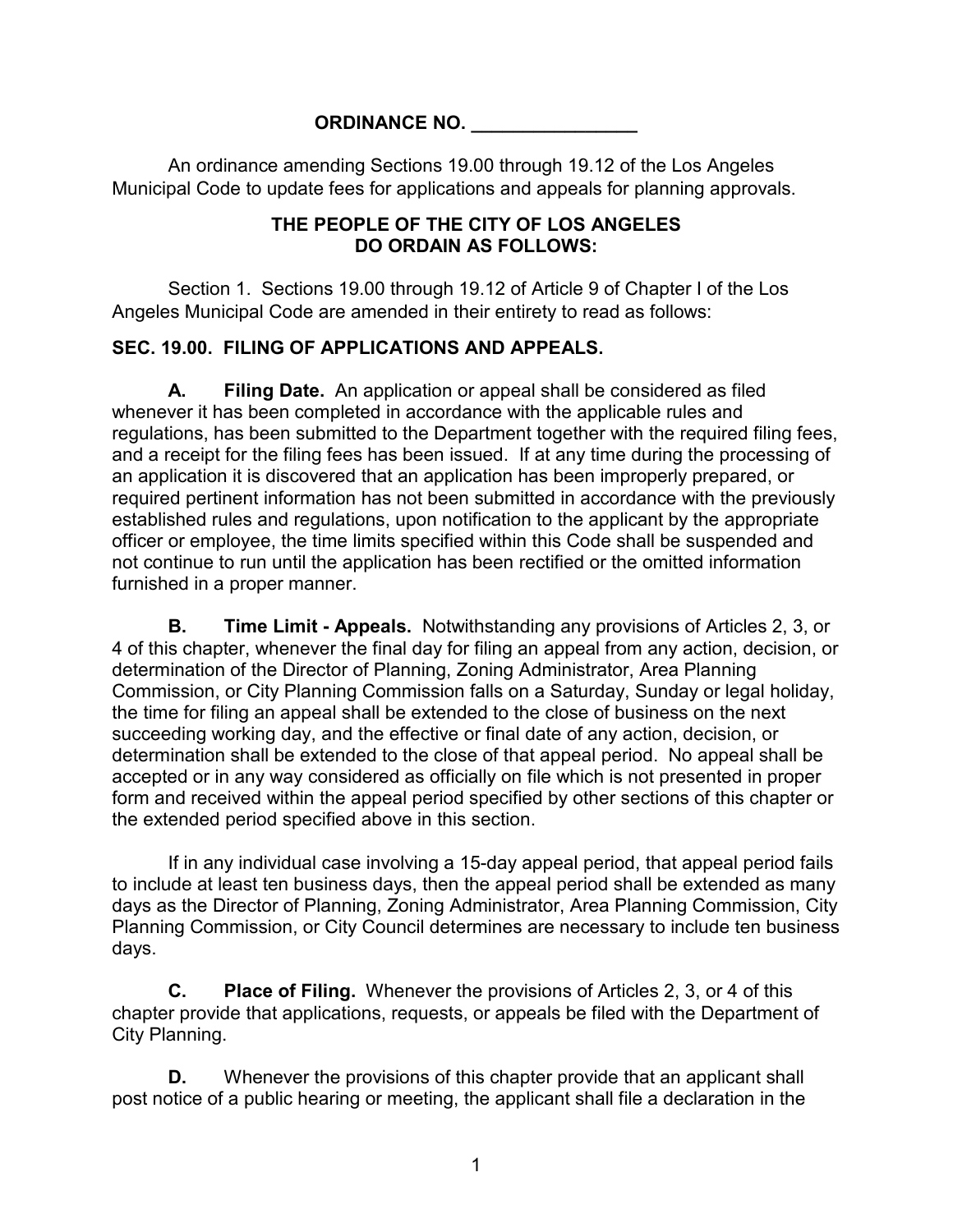appropriate public office prior to the date of the noticed public hearing or meeting. In this declaration the applicant shall declare, under penalty of perjury, that notice has been posted in accordance with the applicable provisions of this chapter.

**E. Annual Inflation Adjustment.** The fees in Section 19.01 through 19.10, and Section 19.12 shall be automatically adjusted annually for inflation beginning on July 1, 2023, in accordance with the latest change in year-over-year Consumer Price Index for Urban Consumers (CPI-U) in the Los Angeles area, as published by the United States Department of Labor, Bureau of Labor Statistics. An updated fee schedule shall be maintained by the Department of City Planning, which shall provide a copy of the adjusted schedule to the Mayor and City Council each year.

The Director of Planning shall have the authority to adopt guidelines consistent with this chapter for the posting of notices if the Director determines that guidelines are necessary and appropriate.

# **SEC. 19.01. FILING FEE - APPLICATIONS AND APPEALS.**

Before accepting for filing any application or appeal involving any of the matters specified in this section, the Department of City Planning shall charge and collect for each application or appeal the following filing fees:

#### **A. Establishment or Change of Zones, Height Districts, or Supplemental Use Districts and Other Related Actions.**

The following fees shall be charged for a zone change, height district, or supplemental use district when that action is consistent with the General Plan. (See Section 19.03 for zone change requests that are not consistent with the General Plan.)

| <b>Establishment or Change of Zones,</b><br><b>Height Districts, or Supplemental Use</b><br><b>Districts and Other Related Actions</b> | Fee*     |
|----------------------------------------------------------------------------------------------------------------------------------------|----------|
| Zone Change - No New Construction<br>(Sections $12.32$ C. and F.)                                                                      | \$24,844 |
| Zone Change - With New Construction<br>(Sections $12.32$ C. and F.)                                                                    | \$29,468 |
| Clarification of Q Classifications or D<br>Limitations (Section 12.32 H.)                                                              | \$9,614  |
| <b>Amendment of Council's Instructions</b><br>involving (T) Tentative Classifications<br>(Section 12.32 H.)                            | \$6,728  |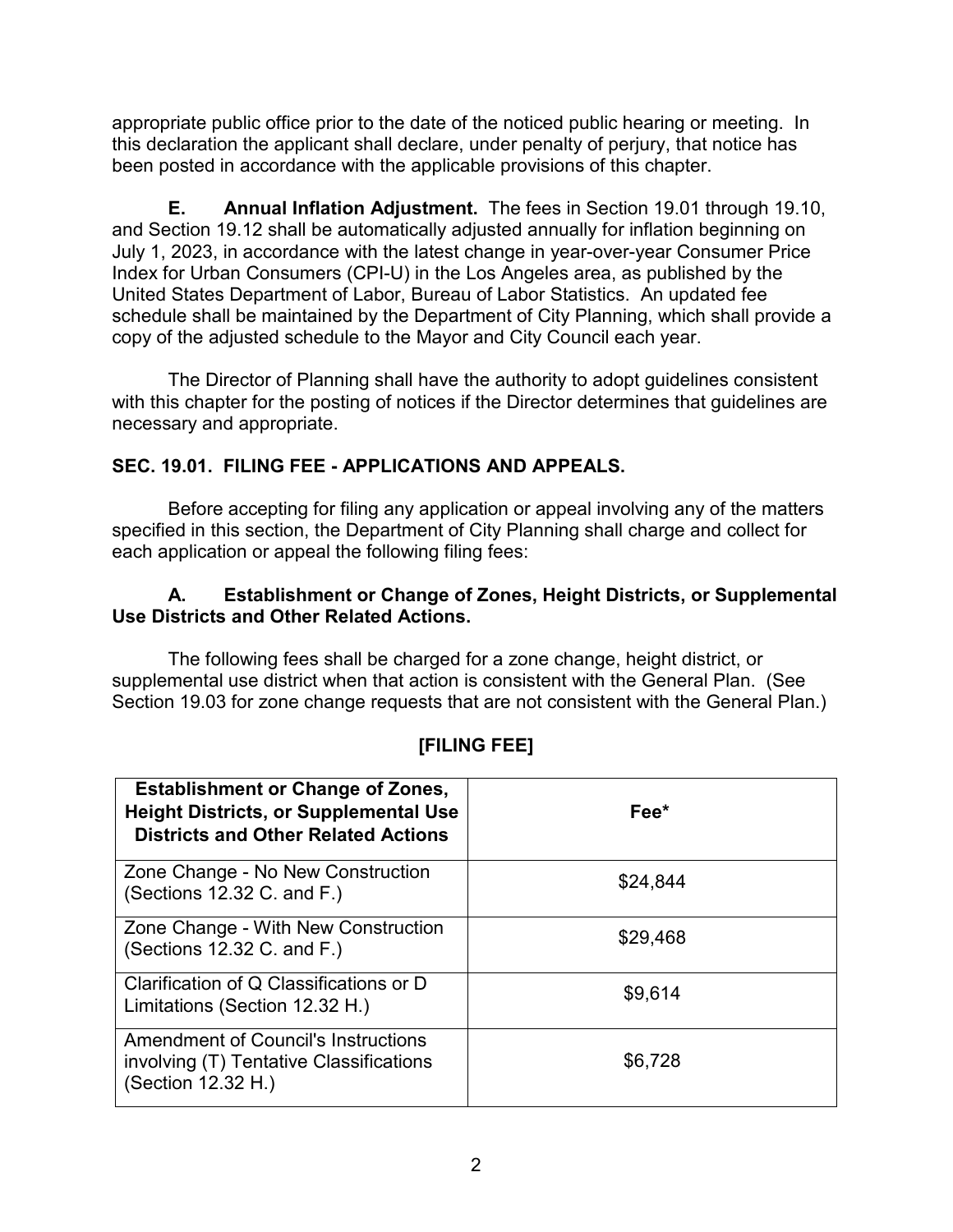| <b>Height District Change</b><br>(Section 12.32 F.)                         | \$29,343  |
|-----------------------------------------------------------------------------|-----------|
| Supplemental Use District - Boundary<br>Change or Repeal (Section 12.32 S.) | \$69,210  |
| <b>Supplemental Use District -</b><br>Establishment (Section 12.32 S.)      | \$135,875 |
| Conditions of Approval for Oil Drilling<br>(Sections 13.01)                 | \$56,426  |
| Zone Boundary Line Adjustment<br>(Sections 12.30 H. and K.)                 | \$10,534  |
| Building Line - Establishment, Change<br>or Removal (Section 12.32 R.)      | \$12,309  |
| <b>Surface Mining Permits (Sections 13.03</b><br>$D.$ and $F.$ )            | \$3,506   |

\*See Section 19.01 Q. for multiple applications.

#### **B. Appeal Fees.**

1. Except as expressly provided in Subdivision 2, below, the following fees shall be charged and collected with the filing of all appeals.

a. A fee equal to 85 percent of the total underlying application fees or \$15,811 for first level appeal and \$11,585 for additional level appeals, whichever is less when the appeal is made by the applicant.

b. A fee of \$158 in the case of an appeal by an aggrieved person, other than the applicant.

2. An appeal filed pursuant to Section 12.26 K.2. of this Code shall be accompanied by a filing fee as specified in Table 4-A of Section 98.0403.2 of the Code, to be collected by the Department. An appeal filed pursuant to Section 12.26 K.6. of this Code shall be charged a fee in accordance with Subdivision 1, above.

3. An appeal filed pursuant to Section 12.37 of this Code shall be accompanied by a filing fee in the amount of \$1,570, to be collected by the Department.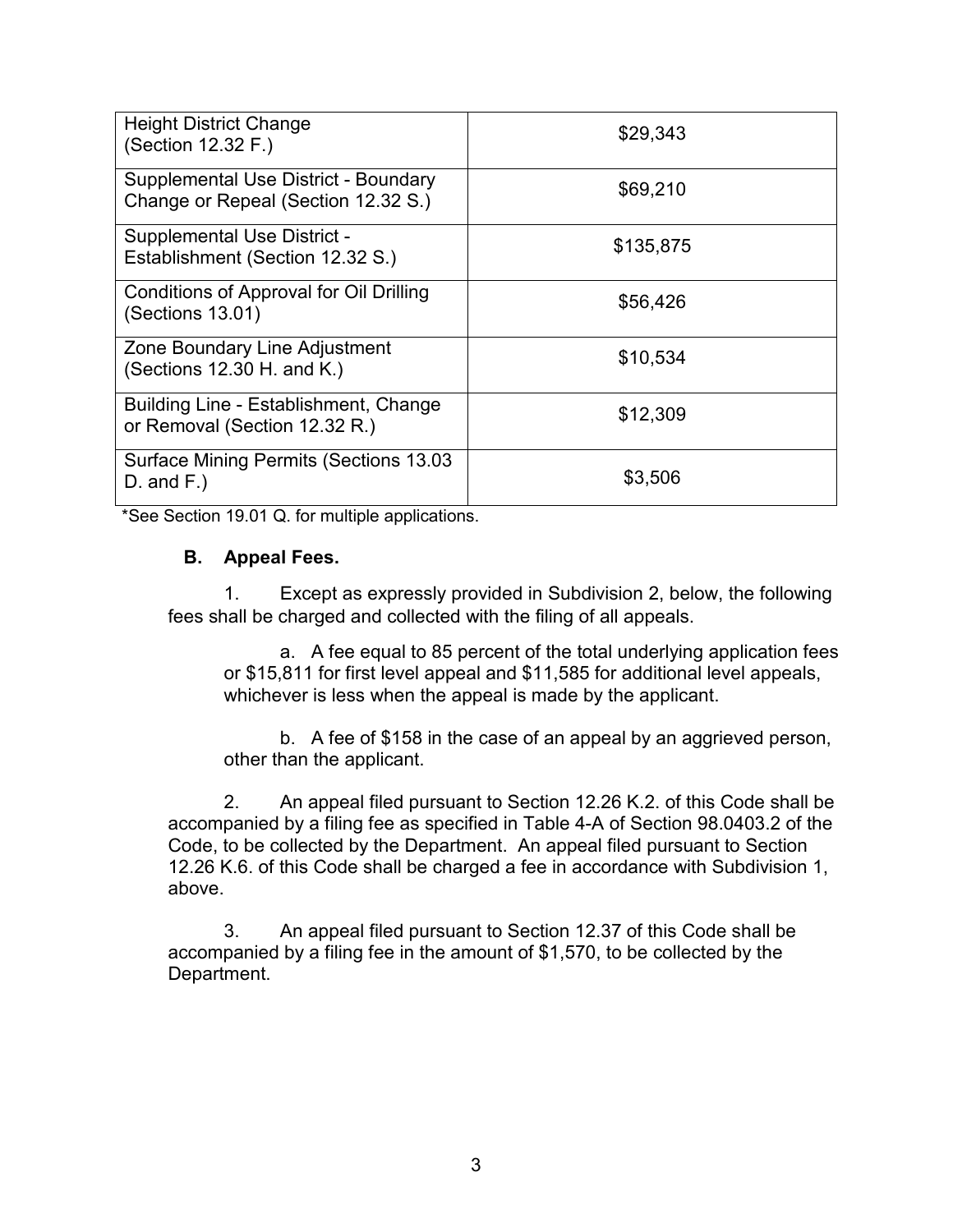# **[FILING FEE]**

| <b>Type of Application</b>                             | <b>Fee</b> |
|--------------------------------------------------------|------------|
| Appeal Fee - Applicant (first level)<br>appeal)        | \$15,811   |
| Appeal Fee - Applicant (additional level<br>of appeal) | \$11,585   |
| Person other than the applicant                        | \$158      |

#### **C. Commission Conditional Uses and Other Similar Quasi-judicial Approvals and Public Benefit Approvals.**

# **[FILING FEE]**

| <b>Type of Application</b>                                                                                                   | Fee*     |
|------------------------------------------------------------------------------------------------------------------------------|----------|
| Conditional Use by the CPC or APCs<br>(Sections 12.24 U. and 12.24 V.)                                                       | \$25,022 |
| <b>Public Benefits Alternative Compliance</b><br>Proposal (Section 14.00 B.)                                                 | \$12,095 |
| Modification of Existing CUP by APC or<br>CPC (Sections 12.24 L. and 12.24 M.)                                               | \$20,667 |
| Letters of Correction, Modification or<br>Clarification of a determination by a ZA<br>or the Director initiated by Applicant | \$4,675  |

\*See Section 19.01 Q. for multiple applications.

### **D. Variances, Adjustments, or Modifications from the Regulations and Requirements of the Zoning Ordinances.**

| <b>Type of Application</b>                                                             | Fee*     |
|----------------------------------------------------------------------------------------|----------|
| Variance (Sections 12.24 Y. and 12.27)                                                 | \$13,283 |
| Adjustment by Zoning Administrator<br>except Single-Family dwelling (Section<br>12.28) | \$9,179  |
| Adjustment by Zoning Administrator for<br>Single-Family dwelling (Section 12.28)       | \$9,179  |
| <b>Slight Modification by Zoning</b><br>Administrator<br>(Sections 12.28 B.1. and B.2) | \$7,166  |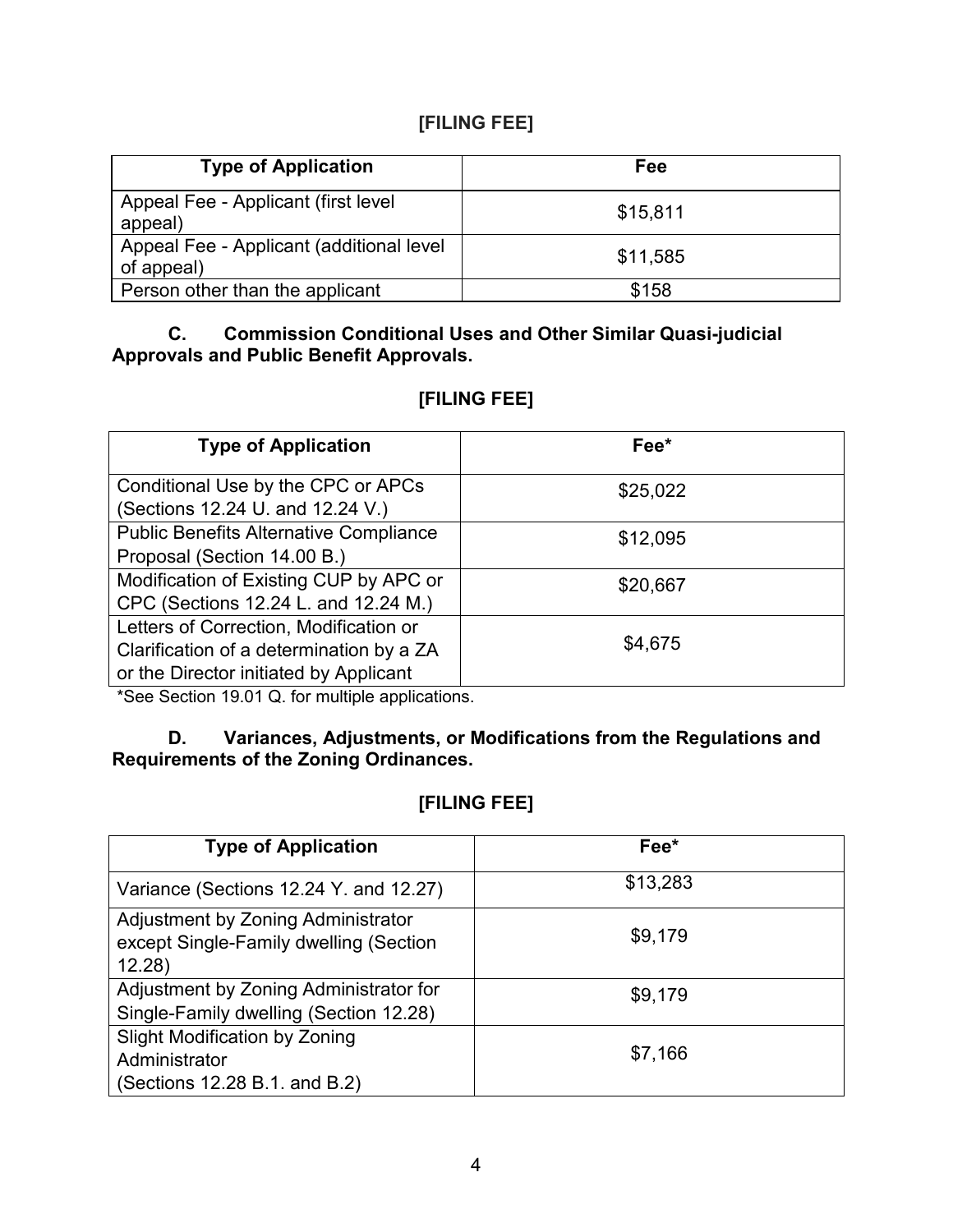| Reasonable Accommodation |     |
|--------------------------|-----|
| Determination            | \$C |
| (Section 12.22 A.27.)    |     |

\* See Section 19.01 Q. for multiple applications.

#### **E. Zoning Administrator Conditional Uses, Interpretations, and Various Quasi-judicial Approvals.**

 1. The following fees shall be charged pursuant to Section 12.24 of this Code to applicants seeking the following permits, interpretations, or approvals:

# **[FILING FEE]**

| <b>Type of Application</b>                                                                                        | Fee*     |
|-------------------------------------------------------------------------------------------------------------------|----------|
| Zoning Administrator Interpretation of<br><b>Yard or Use Regulations</b><br>(Section 12.21 A.2.)                  | \$10,224 |
| Conditional Use by Zoning Administrator<br>- Alcohol and Entertainment<br>(Sections 12.24 W.1. and 12.24 W.18.)   | \$10,455 |
| Conditional Use by Zoning Administrator<br>- all other uses (Section 12.24 W.)                                    | \$14,646 |
| Modification or Review by Zoning<br>Administrator<br>(Sections 12.24 L. and 12.24 M.)                             | \$6,417  |
| <b>Relief from Fence Height Limitation</b><br>(Sections 12.24 X.7., 12.24 X.8., and<br>12.28)                     | \$9,892  |
| Child Care less than or equal to 50<br>children in the R3 zone or Large Family<br>Daycare (Section 12.24 X.24.)   | \$5,389  |
| <b>Certified Farmers' Market</b><br>(Section 12.24 X.6.)                                                          | \$4,466  |
| Service of Alcohol in a small restaurant<br>less than or equal to 50 seats<br>(Section 12.24 X.2.)                | \$7,747  |
| <b>Approval to Erect Amateur Radio</b><br>Antenna (Section 12.24 X.3.)                                            | \$2,574  |
| <b>Zoning Administrator Determination</b><br>under Section 12.24 X unless listed<br>separately (Section 12.24 X.) | \$7,971  |

\*See Section 19.01 Q. for multiple applications.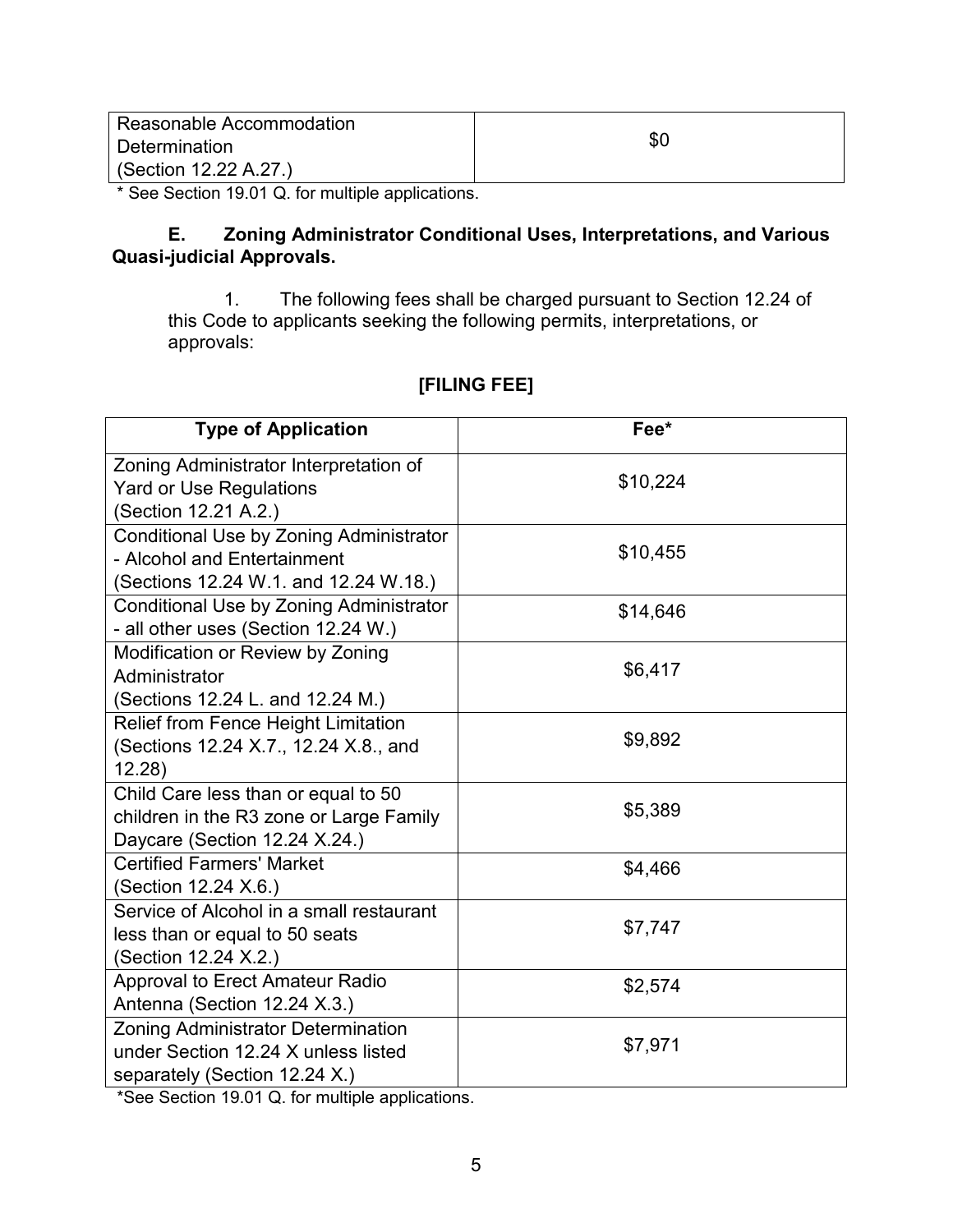2. A fee shall be charged pursuant to Section 12.24 B.1. of this Code to applicants seeking a conditional use permit that requires a consultation with the Department for preliminary project review. See Section 19.09.

3. The following fees shall be charged pursuant to Sections 12.24 F and 12.24 Z.2. of this Code for costs associated with permit clearance, condition compliance monitoring and inspections conducted by the City, and revocation proceedings:

## **[CLEARANCE/REVOCATION/ENFORCEMENT FILING FEE]**

| <b>Type of Application</b>                                                                                           | Fee     |
|----------------------------------------------------------------------------------------------------------------------|---------|
| <b>Monitoring of Conditional Use Permits</b><br>(Sections 12.24 F., 12.24 M., 12.24 W.,<br>or $12.24 X.)$            | \$1,790 |
| Inspection and Field Compliance Review<br>of Operations<br>(Sections 12.24 F., 12.24 M., 12.24 W.,<br>or $12.24 X.)$ | \$778   |

# **F. Fees for Historic Related Applications.**

| <b>Type of Application</b>                                                                                                                                           | Fee*      |
|----------------------------------------------------------------------------------------------------------------------------------------------------------------------|-----------|
| <b>Historic Preservation Overlay Zone</b><br>(HPOZ): Establishment, Change or<br>Removal (Section 12.20.3 F.)                                                        | \$134,022 |
| <b>HPOZ Preservation Plan</b><br>(Section 12.20.3 E.)                                                                                                                | \$38,460  |
| <b>HPOZ Certificate of Appropriateness: not</b><br>involving new construction or additions<br>(Section 12.20.3)                                                      | \$1,693   |
| HPOZ Certificate of Appropriateness or<br>Compatibility: for additions to existing<br>square footage, up to a 20% increase in<br>building coverage (Section 12.20.3) | \$1,768   |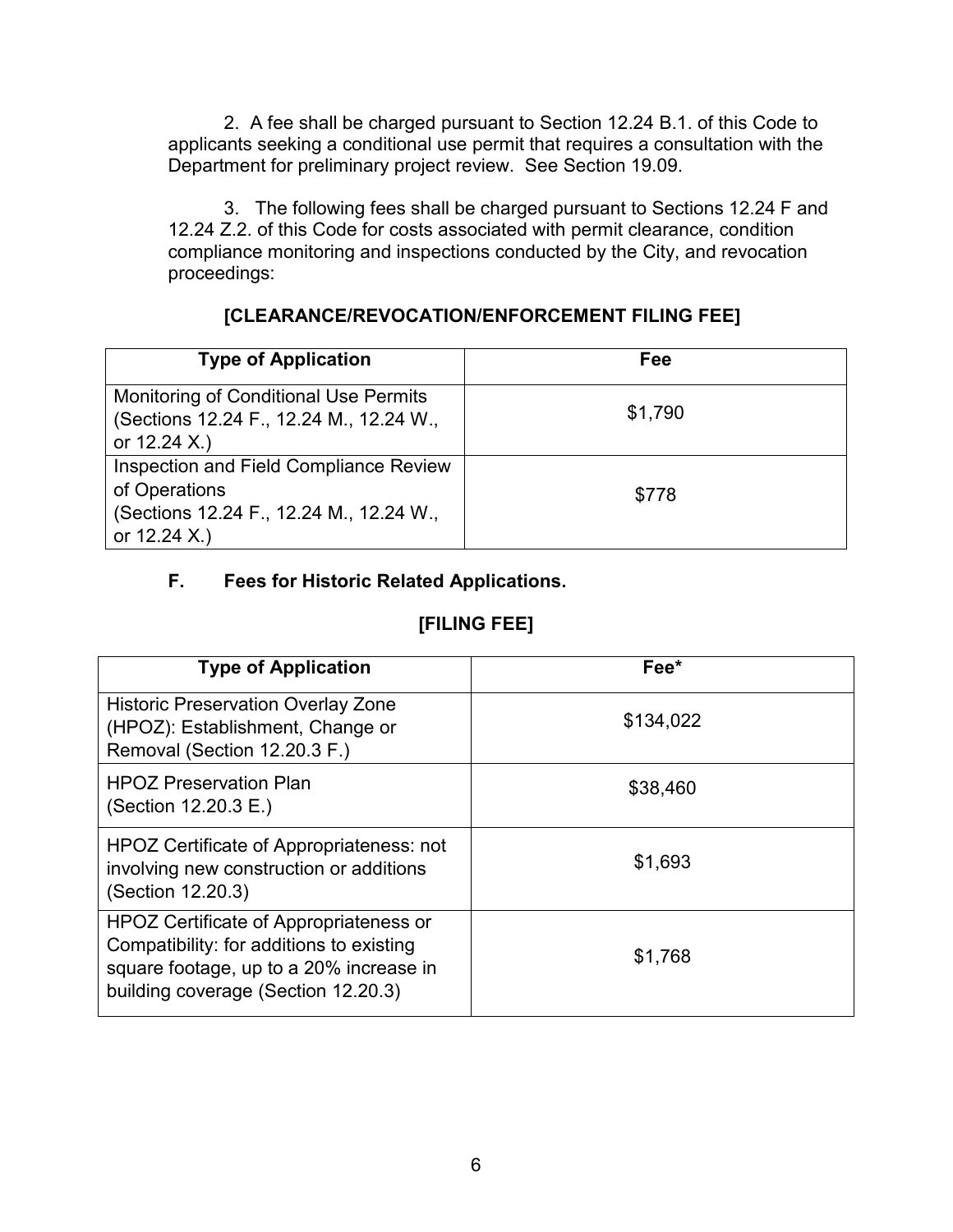| HPOZ Certificate of Appropriateness or           |          |
|--------------------------------------------------|----------|
| Compatibility: for additions to existing         | \$2,188  |
| square footage, greater than a 20%               |          |
| increase in building coverage                    |          |
| (Section 12.20.3)                                |          |
| <b>HPOZ Certificate of Appropriateness or</b>    |          |
| Compatibility: for new residential               |          |
| construction, 1 to 4 units, or for new           | \$2,442  |
| commercial and mixed-use construction,           |          |
| up to $5,000$ square feet (Section $12.20.3$ )   |          |
| HPOZ Certificate of Appropriateness or           |          |
| Compatibility: for new residential               |          |
| construction, 5 units or more, or for new        | \$2,919  |
| commercial and mixed-use construction,           |          |
| 5,000 square feet or greater                     |          |
| (Section 12.20.3)                                |          |
| HPOZ Certificate of Appropriateness or           |          |
| Compatibility: for new accessory building        | \$1,721  |
| construction (Section 12.20)                     |          |
| Major Conforming Work on Contributing            |          |
| and Non-Contributing Elements                    | \$567    |
| (Section 12.20.3)                                |          |
| Modification of a Certificate Determination      | \$612    |
| <b>Historic Resources Building Permit</b>        |          |
| Clearance (Larger Project**)                     | \$1,074  |
| (Section 91.106.4.5)                             |          |
| Demolition of main structure<br>COA-DEM          | \$10,939 |
| (Section 12.20.3)                                |          |
| <b>Mills Act Application Processing Fee</b>      | \$678    |
| (LAAC Section 19.144)                            |          |
| <b>Mills Act Contract Execution Fee</b>          | \$2,845  |
| (LAAC Section 19.144)                            |          |
| <b>Mills Act Application Valuation Exemption</b> | \$3,091  |
| (LAAC Section 19.144)                            |          |
| Mills Act Application (Appeal of Staff           |          |
| Determination to Cultural Heritage               | \$2,387  |
| Commission) (LAAC Section 19.144)                |          |
| Mills Act Contract Compliance Inspection         |          |
| (once every 5 years)                             | \$2,693  |
| (LAAC Section 19.144)                            |          |
|                                                  |          |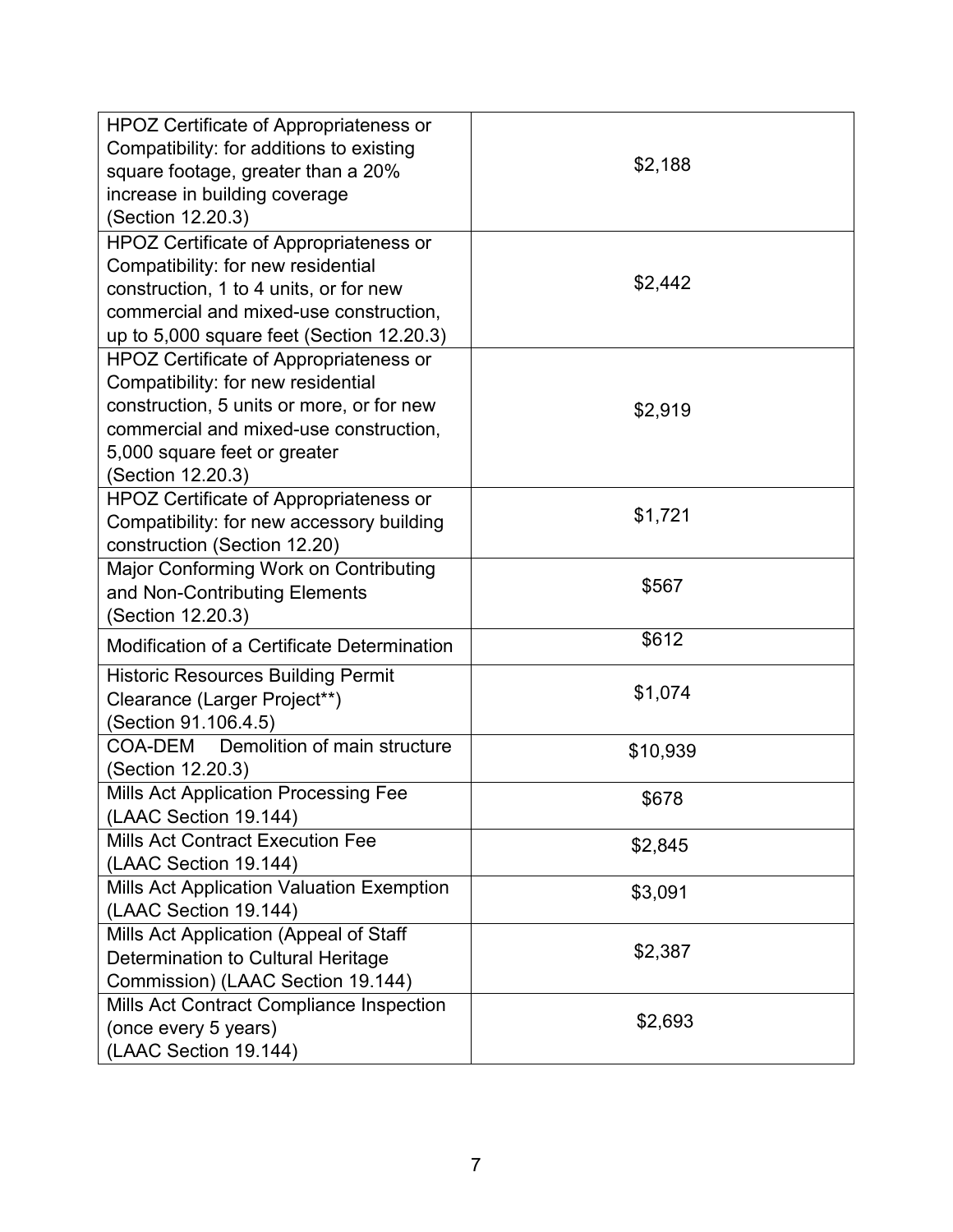| <b>Technical Corrections to previously</b><br>certified Historic Resource (Applicant | \$3,381 |
|--------------------------------------------------------------------------------------|---------|
| Initiated)                                                                           |         |
| Historic Resources - Environmental Impact                                            | \$199   |
| Report Review - (hourly)                                                             |         |
| Preliminary Evaluation of Demolition or                                              |         |
| <b>Relocation without Permit</b>                                                     | \$9,745 |
| (Section 12.20.3 Q.)                                                                 |         |
|                                                                                      |         |

\* See Section 19.01 Q. for multiple applications.

\*\***Larger Project**, for purposes of this section, is defined as any project so determined by the Director of Planning of the Department of City Planning for which the planning or processing of requests for administrative permit clearances will significantly impact departmental resources.

## **G. Commission or Director Approvals.**

| <b>Type of Application</b>                   | Fee*    |
|----------------------------------------------|---------|
| Project Permit Compliance, Design            |         |
| Overlay Plan Approvals, or other Director's  | \$2,525 |
| Determination (DIR) cases - Minor            |         |
| (Section 11.5.7 and Chapter I, Article 3)    |         |
| Project Permit Compliance, Design            |         |
| Overlay Plan Approvals, or other DIR         | \$5,348 |
| cases - Standard                             |         |
| (Section 11.5.7 and Chapter 1, Article 3)    |         |
| Project Permit Compliance, Design            |         |
| Overlay Plan Approvals, or other DIR         | \$2,500 |
| cases – Standard (Single-Family)             |         |
| (Section 11.5.7 and Chapter 1, Article 3)    |         |
| Project Permit Compliance, Design            |         |
| Overlay Plan Approvals or other DIR          | \$6,143 |
| cases - Major                                |         |
| (Section 11.5.7 and Chapter 1, Article 3)    |         |
| Project Permit Compliance, Design            |         |
| Overlay Plan Approvals, or other DIR         | \$2,749 |
| cases - Major (Single-Family)                |         |
| (Section 11.5.7 and Chapter 1, Article 3)    |         |
| <b>Project Permit Compliance with Design</b> |         |
| <b>Review Board - Minor</b>                  | \$3,266 |
| (Section 11.5.7 and Chapter 1, Article 3)    |         |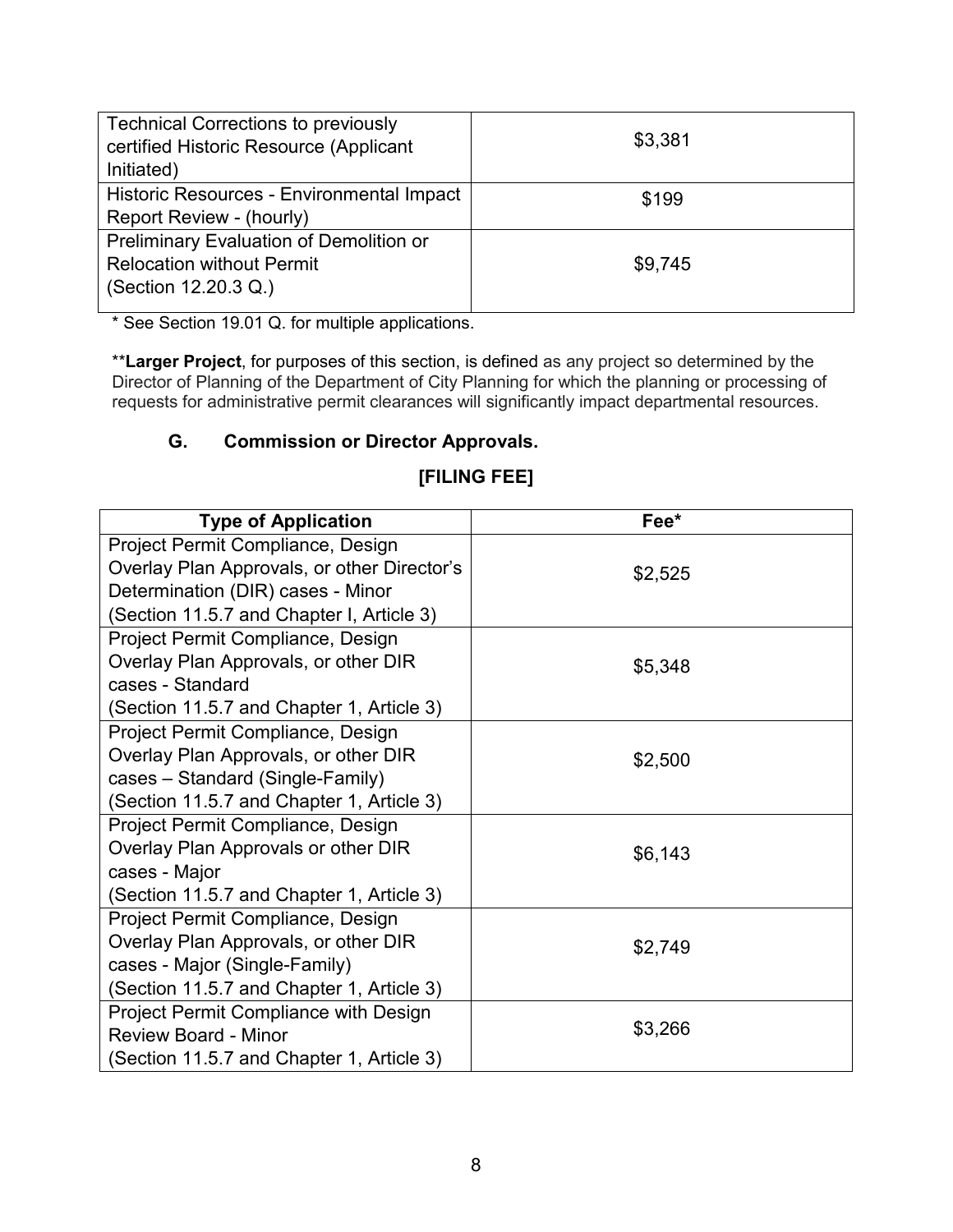| Project Permit Compliance with Design         |          |
|-----------------------------------------------|----------|
| <b>Review Board - Standard</b>                | \$6,730  |
| (Section 11.5.7 and Chapter 1, Article 3)     |          |
| Project Permit Compliance with Design         |          |
| Review Board - Standard (Single-Family)       | \$3,266  |
| (Section 11.5.7 and Chapter 1, Article 3)     |          |
| Project Permit Compliance with Design         |          |
| Review Board - Major                          | \$7,625  |
| (Section 11.5.7 and Chapter 1, Article 3)     |          |
| Project Permit Compliance with Design         |          |
| Review Board - Major (Single-Family)          | \$3,465  |
| (Section 11.5.7 and Chapter 1, Article 3)     |          |
| Design Review Board - Preliminary Design      | \$4,433  |
| Review (Section 16.50 E.3.)                   |          |
| Design Review Board - Preliminary Design      |          |
| <b>Review for Single-Family Residential</b>   | \$2,217  |
| Dwelling (Section 16.50 E.3.)                 |          |
| <b>Project Permit Modification</b>            | \$4,950  |
| (Section 11.5.7 D.)                           |          |
| <b>Project Permit Adjustment</b>              | \$4,652  |
| (Section 11.5.7 E.)                           |          |
| Specific Plan Exception (Section 11.5.7 F.)   | \$15,143 |
| <b>Specific Plan Amendment</b>                | \$33,763 |
| (Section 11.5.7 G.)                           |          |
| Specific Plan Interpretation                  | \$5,338  |
| (Section 11.5.7 H.)                           |          |
| <b>Waiver of Dedications and Improvements</b> | \$6,830  |
| (Section 12.37 I.)                            |          |
|                                               |          |

\* See Section 19.01 Q. for multiple applications.

The following definitions shall be used in the categories for Project Permit Compliance:

**Minor cases** are defined as three or less signs or a change of use.

**Standard cases** are defined as more than three signs, wireless cases, or projects with additions of less than 200 square feet.

**Major cases** are all other projects not falling into the categories of Minor or Standard cases.

**H. Fees - Exceptions.** The fees as provided for in this section shall be subject to the following exceptions: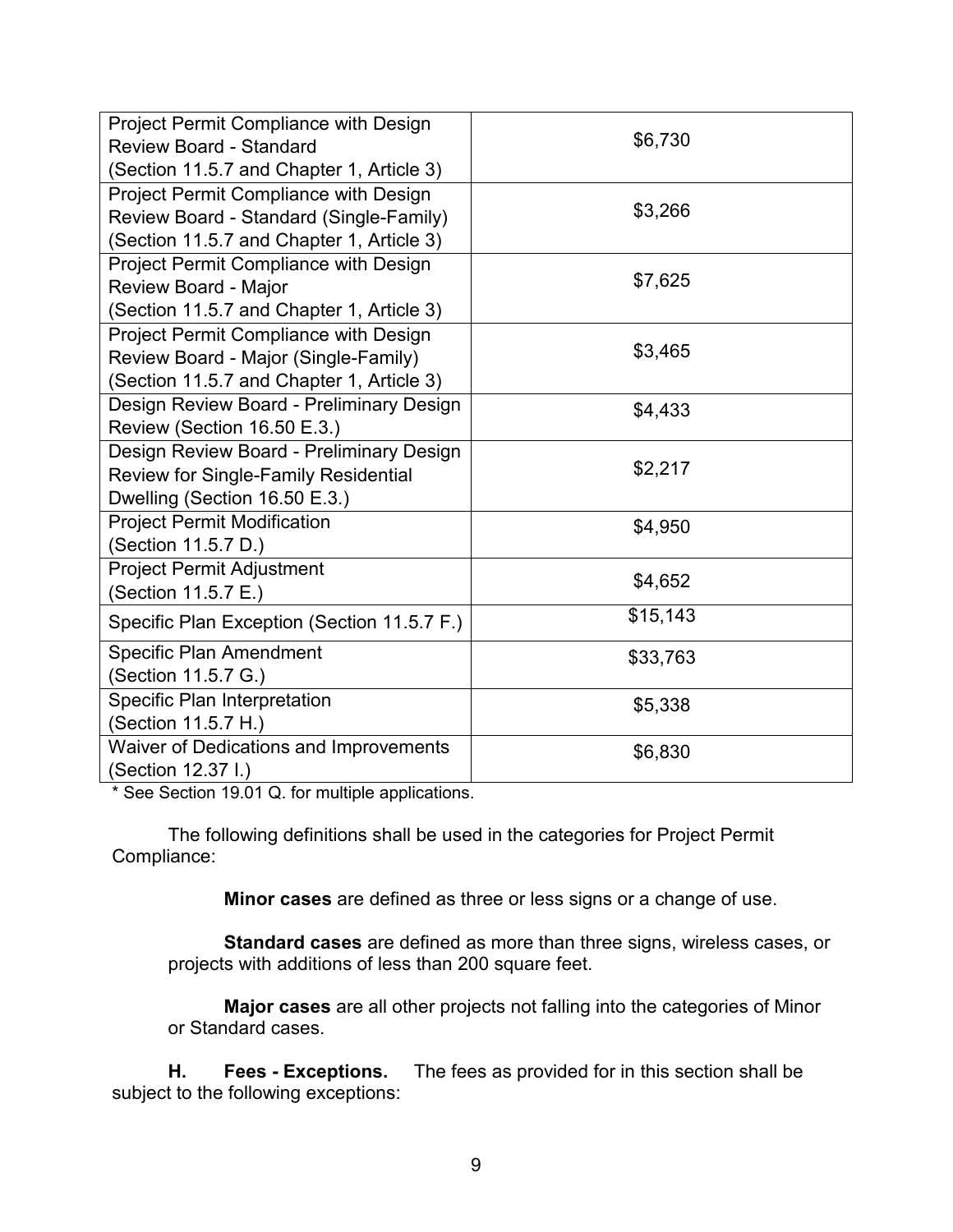1. The fees contained in this section shall apply to the City departments of Airports, Harbor, and Water and Power, but shall not apply to any other governmental agency.

 2. No fee shall be required in connection with an application for variance from the minimum lot area requirements of an improved lot, or on appeal from a ruling on the variance application, where it is shown that the lot neither conformed with the minimum lot area requirements at the time of issuance of the original building permit nor constituted a nonconforming lot.

3. No fee shall be required in connection with an application, appeal, or approval of plans for a conditional use for a child-care facility or nursery school which is determined to be nonprofit, including, but not limited to, parentcooperatives and facilities funded by a governmental agency or owned or operated by a philanthropic institution, religious institution, or similar institution. A facility funded by a governmental agency shall indicate the principal current and anticipated source of funds. Where any uncertainty exists as to the nonprofit status of the facility, the applicant shall file a copy of the articles of incorporation or an affidavit, to the satisfaction of a Zoning Administrator, showing that the child-care facility will be nonprofit.

4. No fee shall be required in connection with an application, appeal, or approval of plans for a conditional use or variance for a nonprofit counseling and referral facility.

 5. At the discretion of the appropriate decision-maker, an applicant for any determination for which fees are required by this section may be allowed credit for the fees paid upon a reapplication for the same project under a different procedure when the decision-maker finds:

(a) That the applicant made a good-faith attempt to file the application properly, and

(b) That the application could be more appropriately approved if filed under a different procedure.

This subdivision shall not be construed to allow credit to be given at the applicant's option, nor to allow refunds of any fees paid on the original application.

6. No fee shall be required in connection with an initial application for continuation of a nonconforming use made pursuant to Section 12.24 X.27. of this Code.

7. Where an exception from a specific plan and a variance or conditional use or other similar quasi-judicial approval are both required for a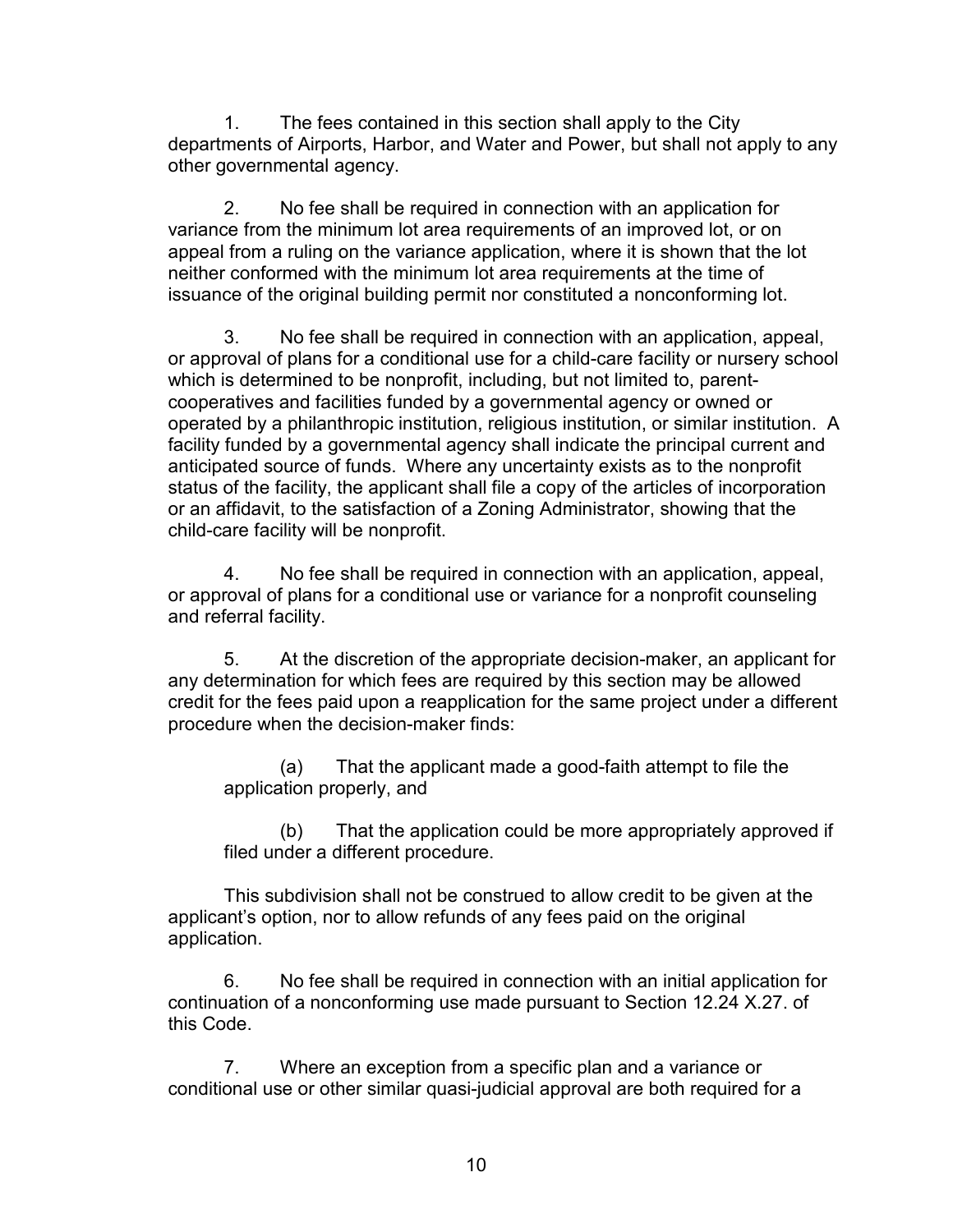project, the lower of the fees charged for the exception and variance, conditional use or other similar quasi-judicial approval shall be waived.

8. No fee shall be required in connection with an initial application for a site plan review for a project within a designated Enterprise Zone or Employment and Economic Incentive Zone.

9. In addition to the fees set forth in this article, the Department of City Planning may negotiate with an applicant, pursuant to LAAC Section 5.121.9.3., for reimbursement of the actual costs associated with the City's processing of discretionary actions or other Planning reviews and processes for applications involving extraordinary projects, which require unusually heavy commitments of department resources but not involving a "major project", as that term is defined in LAAC Section 5.121.9.(b).

#### **I. Transfer Plan.**

## **[FILING FEE]**

| <b>Type of Application</b>                   | Fee <sup>*</sup> |
|----------------------------------------------|------------------|
| Approval of Transfer of Floor Area Plan -    |                  |
| less than and including 49,999 square        | \$15,730         |
| feet (Section 14.5.7 Chapter I, Article 4.5) |                  |
| Approval of Transfer of Floor Area Plan -    |                  |
| 50,000 square feet or greater                | \$25,475         |
| (Section 14.5.6 and Article 4.5)             |                  |

\* See Section 19.01 Q. for multiple applications.

#### **J. Extension of Time or Suspension of Time Limits for Planning and Zoning Matters.**

| <b>Type of Application</b>             | Fee   |
|----------------------------------------|-------|
| Time Extension for Planning and Zoning | \$555 |
| Matters other than Maps                |       |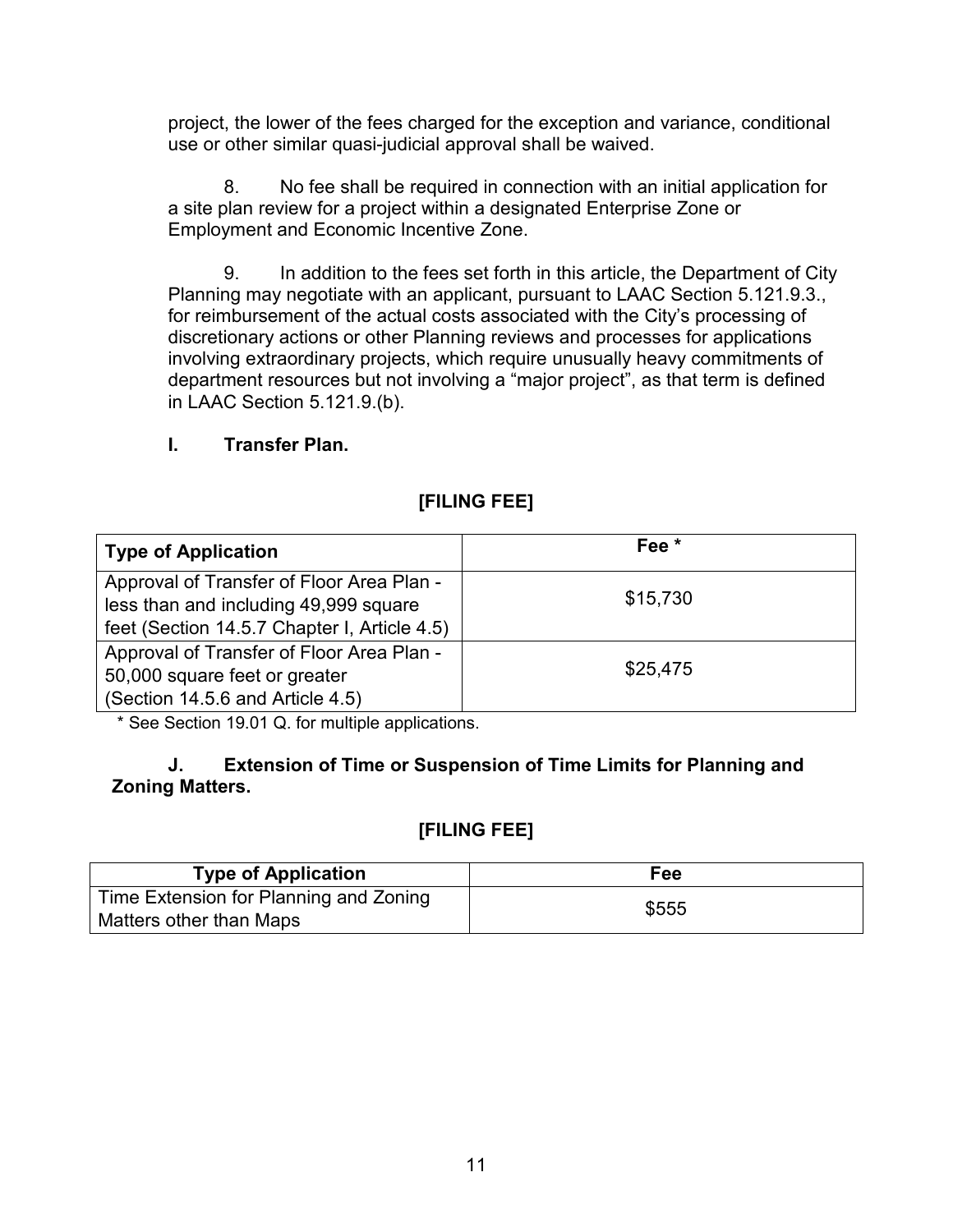# **K. Adult Entertainment Business Exception.**

# **[FILING FEE]**

| <b>Type of Application</b>                    | Fee*     |
|-----------------------------------------------|----------|
| <b>Adult Entertainment Business Exception</b> |          |
| within 500 feet of another Adult              |          |
| <b>Entertainment Establishment</b>            | \$16,702 |
| (Section 12.22 A.20.)                         |          |

\* See Section 19.01 Q. for multiple applications.

### **L. Intentionally Omitted.**

### **M. Density Increase.**

# **[FILING FEE]**

| <b>Type of Application</b>                                                                                                                                    | Fee*     |
|---------------------------------------------------------------------------------------------------------------------------------------------------------------|----------|
| Application for a Density Bonus including a<br>request for one or more Incentives included<br>in the Menu of Incentives<br>(Section 12.22 A.25 $(g)(2)$ )     | \$9,017  |
| Application for a Density Bonus including a<br>request for one or more Incentives not<br>included in the Menu of Incentives<br>(Section 12.22 A.25 $(g)(3)$ ) | \$23,211 |
| Application for a Density Bonus in excess of<br>that permitted by Section 12.22 A.25.<br>(Section 12.24 U.26.)                                                | \$23,221 |

\* See Section 19.01 Q. for multiple applications.

### **N. Modifications or Discontinuance of Use Pursuant to Nuisance Abatement Proceedings.**

| <b>Type of Application</b>                                     | Fee      |
|----------------------------------------------------------------|----------|
| Home-Sharing Administrative Hearing<br>(Section 12.22 A.32.)   | \$20,000 |
| Imposition of Conditions (City Initiated)<br>(Section 12.27.1) | \$52,903 |
| Modification (Applicant Initiated)<br>(Section 12.27.1)        | \$42,561 |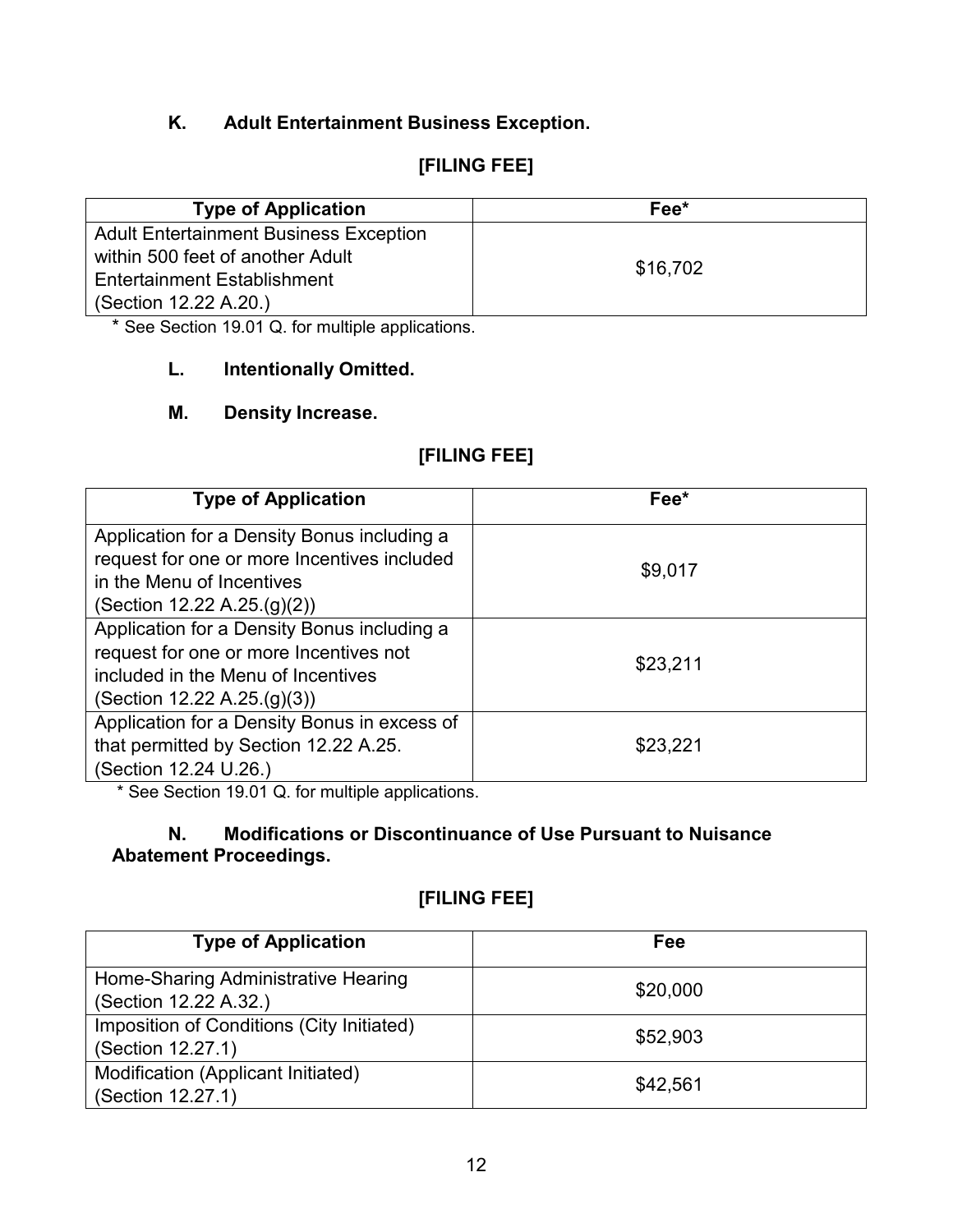| Plan Approval for Revocation Case<br>(Section 12.27.1)                                                                                    | \$50,317 |
|-------------------------------------------------------------------------------------------------------------------------------------------|----------|
| Revocation, Suspension or Restriction<br>Proceedings for Non-Compliance of<br>Conditions (Initial Deposit)*<br>$\vert$ (Section 12.24 Z.) | \$5,000  |

\*With respect to Section 12.24 Z., fees shall be paid for the actual costs associated with the revocation process that exceed the initial deposit amount. The Department of City Planning shall calculate the actual costs and resultant fee, in accordance with Section 5.121.9.3.(b)3. of LAAC Chapter 6 of Division 5 and shall maintain appropriate accounting records of the actual costs. The Director of Planning shall resolve any dispute related to the fee. The Director shall exclude from consideration any cost incurred or attributed to the processing of appeals.

## **O. Site Plan Review.**

# **[FILING FEE]**

| <b>Type of Application</b>                   | $\mathsf{Fee}^{\star}$ |
|----------------------------------------------|------------------------|
| Site Plan Review Application for Residential |                        |
| Project of 50 or more dwelling units         | \$10,867               |
| (Section 16.05 C.)                           |                        |
| Non-Residential or Mixed-Use Building Site   |                        |
| <b>Plan Review Application</b>               | \$10,867               |
| (Section 16.05 C.)                           |                        |

\*See Section 19.01 Q. for multiple applications.

**P. Hillside Permit Filing Fees.** The following applications are subject to Hillside Permit Filing Fees:

1. Applications pursuant to Section 12.21 A.17. of this Code to permit increased Lot coverage, reduced parking or additional height for Single-Family Dwellings on properties designated Hillside Area on the Department of City Planning Hillside Area Map (Section 12.24 X.11.);

2. Applications to permit construction of or addition to Single-Family Dwellings on properties designated Hillside Area on the Department of City Planning Hillside Area Map which front onto Substandard Hillside Limited Streets, which are improved to a width of less than 20 feet;

3. Applications to permit construction of, or addition to, Single-Family Dwellings on properties designated Hillside Area on the Department of City Planning Hillside Area Map on Substandard Hillside Limited Streets where providing parking requires the Grading of 1,000 or more cubic yards from the Lot (Section 12.24 X.21.).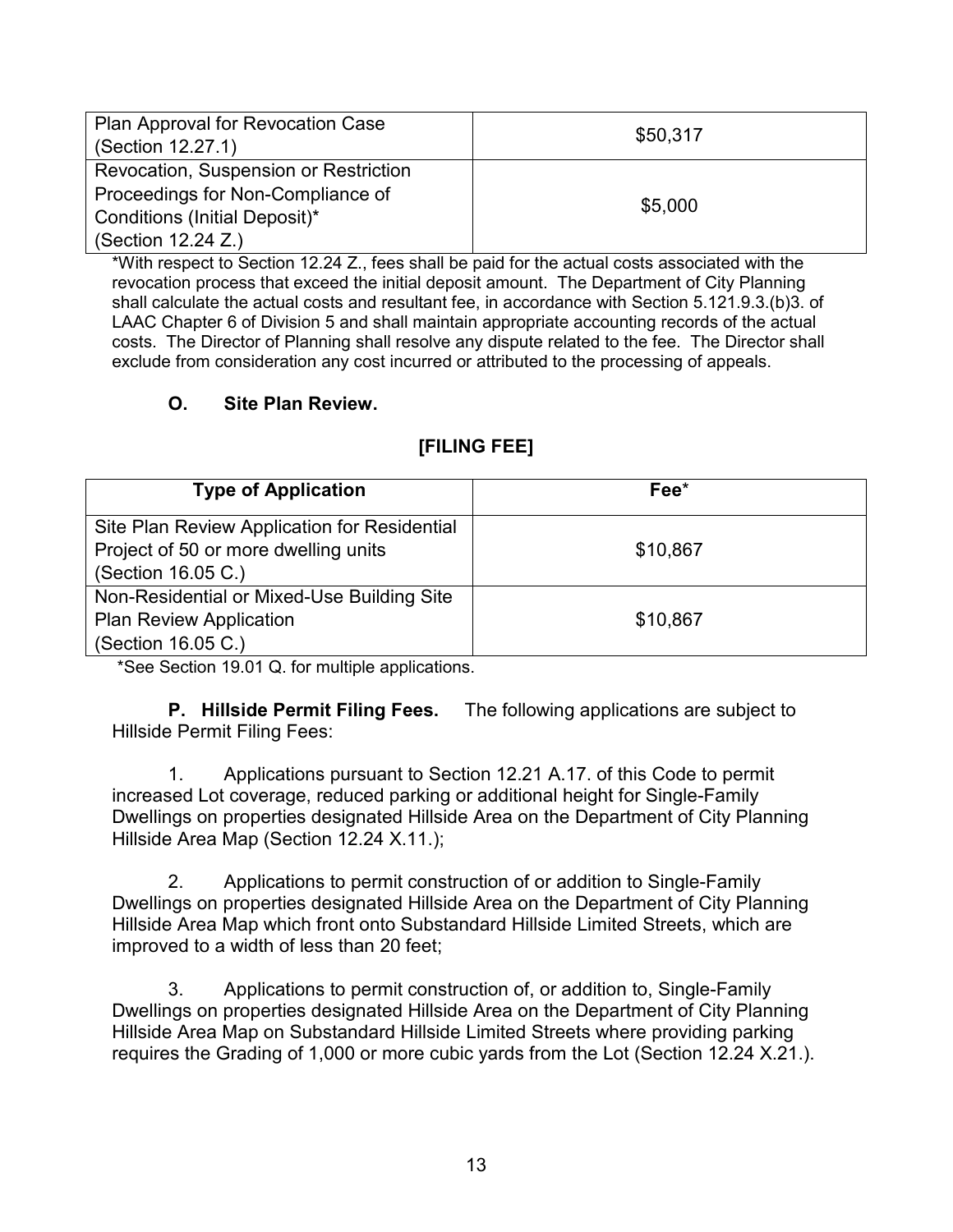4. Applications pursuant to Section 12.21 C.10. and Section 12.24 X.28. on properties zoned R1, RS, RE, or RA and designated Hillside Area on the Department of City Planning Hillside Area Map to:

- (a) Reduce Front and Side Yard setback requirements;
- (b) Permit additions of up to 1,000 square feet to Structures existing prior to August 1, 2010;
- (c) Exceed the maximum envelope height;
- (d) Increase the maximum Lot coverage;
- (e) Exceed the Grading, import and export limits;
- (f) Reduce the number of required off-street parking; or

(g) Permit construction of or addition to Single-Family Dwellings on properties which front onto Substandard Hillside Limited Streets, which are improved to a width of less than 20 feet.

## **[FILING FEE]**

| <b>Type of Application</b>                         | Fee      |
|----------------------------------------------------|----------|
| Hillside Permit Filing Fee (Section 12.24<br>X.21. | \$11,281 |

**Q. Multiple or Combination Applications.** If more than one application is filed at the same time for the same project and the fee for each separate application is set forth in Sections 19.01, 19.03, or 19.06, then the charges will be as follows: 100% for the highest application fee, 50% for the second application (second highest fee), and 25% for each additional application fee.

 **R. Expedited Permit Fee.** At the request of the applicant, the Department may charge a fee to offset expenses for additional human and physical resources necessary to expedite the permit process for development projects upon application by an applicant. A minimum initial deposit of \$5,000 or, as adjusted by the Director of Planning, in addition to fees charged elsewhere in this Code, shall be collected at the time of the request. In addition, fees shall be paid by the applicant for any additional costs that exceed the initial deposit.

 The Department of City Planning shall calculate the costs and resultant fee, at the hourly rate in this section, in accordance with LAAC Section 5.121.9.3.(b)3. of Chapter 6 of Division 5 and shall maintain appropriate accounting records of the actual costs. The Director of Planning shall resolve any dispute related to the fee. The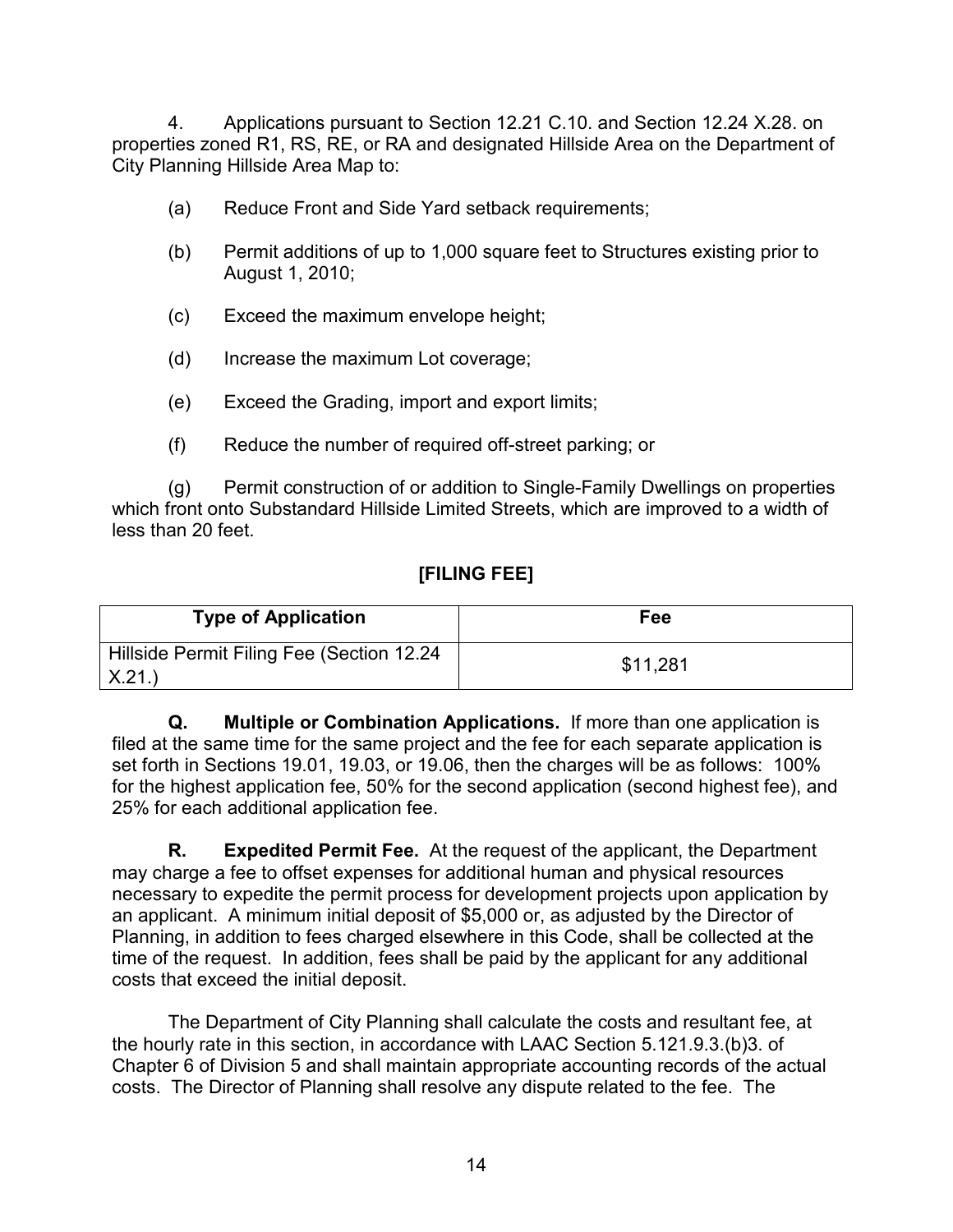Director shall exclude from consideration any cost incurred or attributed to the processing of appeals.

 The Department shall cause all money collected pursuant to this section to be deposited into the Planning Case Processing Fund as prescribed in LAAC Section 5.121.9.2(c) of Chapter 6 of Division 5 for purposes of disbursement as permitted therein.

### **[FILING FEE]**

| <b>Type of Application</b>         | Fee   |
|------------------------------------|-------|
| Expedited Review Services (hourly) | \$229 |

#### **S. Eldercare Facility Unified Permit Application.**

#### **[FILING FEE]**

| <b>Type of Application</b>                                               | Fee*     |
|--------------------------------------------------------------------------|----------|
| <b>Eldercare Facility Unified Permit</b><br>Application (Section 14.3.1) | \$13,542 |

\*See Section 19.01 Q. for multiple applications.

#### **T. Home-Sharing Registration Application Fee.**

### **[FILING FEE]**

| <b>Type of Application</b>                  | Fee      |
|---------------------------------------------|----------|
| Home-Sharing Application or Renewal         | \$183    |
| (Section 12.22 A.32.)                       |          |
| <b>Extended Home-Sharing Administrative</b> | \$982    |
| Clearance (Section 12.22 A.32.)             |          |
| <b>Extended Home-Sharing Discretionary</b>  |          |
| <b>Review Application</b>                   | \$14,458 |
| (Section 12.22 A.32.)                       |          |
| <b>Extended Home-Sharing Renewal</b>        | \$982    |
| (Section 12.22 A.32.)                       |          |

The Department of City Planning shall cause all money collected pursuant to this section to be deposited into the Short-Term Rental Enforcement Trust described in LAAC Section 5.576(b) of Chapter 170 of Division 5 for purposes of disbursement as permitted therein.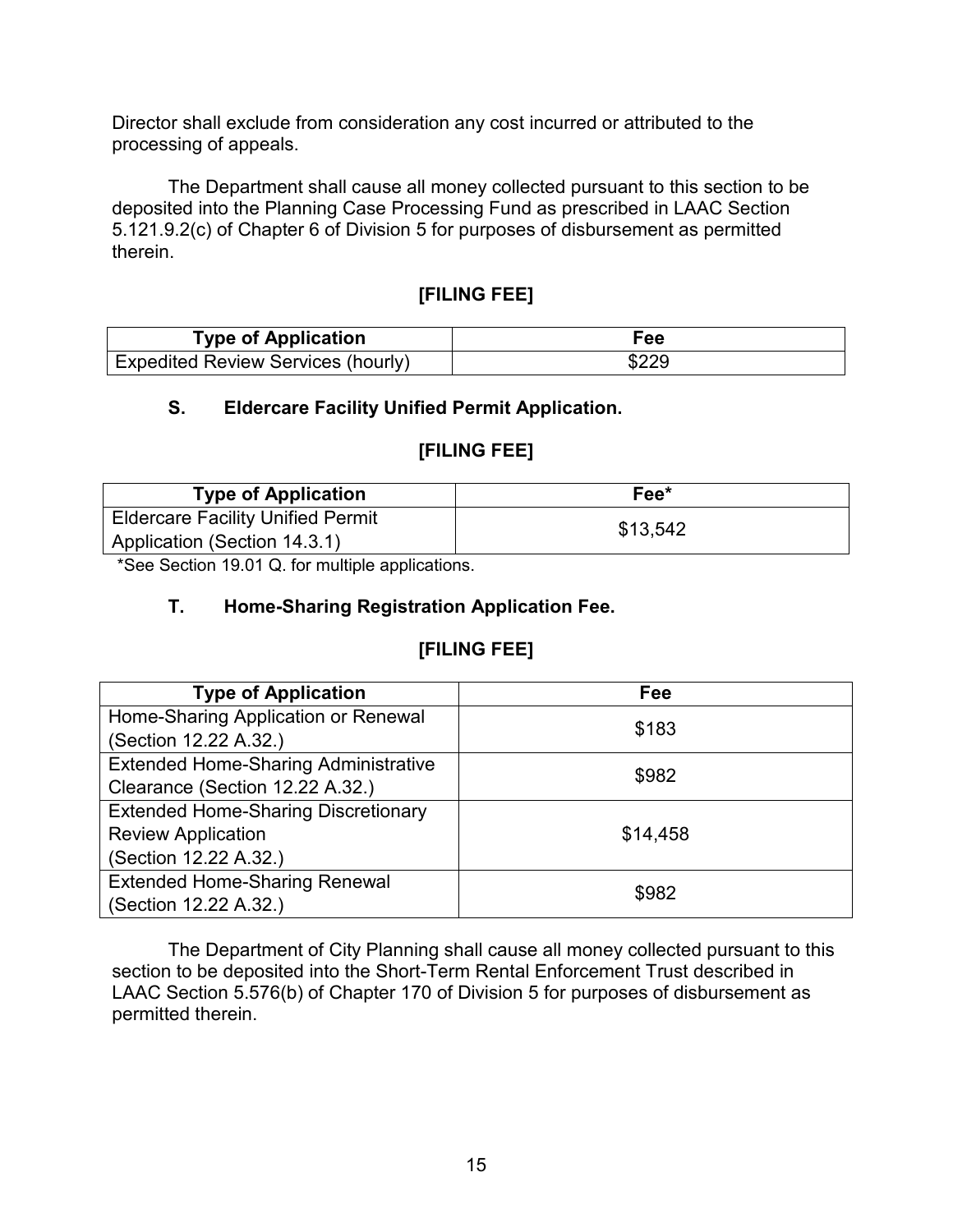### **SEC. 19.02. FILING FEES - DIVISION OF LAND AND PRIVATE STREET MAPS AND APPEALS.**

The following fees and charges shall be paid to the Department, except as otherwise specified here, in connection with the following:

# **A. Subdivision Maps.**

## **1. Tentative Map.**

## (a) **Single-Family Residential Dwellings:**

| <b>Type of Application</b>             | Fee      |
|----------------------------------------|----------|
| Tentative Map - Single-Family Zones -  | \$12.945 |
| 5-49 Lots                              |          |
| Tentative Map - Single-Family Zones -  |          |
| Each additional Set of 50 Lots over 49 | \$6,573  |
| Lots                                   |          |

### (b) **Multi-Family Residential Dwellings:**

| <b>Type of Application</b>                 | Fee      |
|--------------------------------------------|----------|
| Tentative Map - MF Residential - 5-49      | \$13,244 |
| <b>Units</b>                               |          |
| Tentative Map - MF Residential - 50-99     | \$15,051 |
| <b>Units</b>                               |          |
| Tentative Map - MF Residential - 100 Units | \$18,414 |
| or More                                    |          |

### (c) **Commercial/Industrial:**

# (1) With Building:

| <b>Type of Application</b>                 | Fee      |
|--------------------------------------------|----------|
| Tentative Map - Commercial/Industrial w/   |          |
| Building - Less than 50,000 square feet of | \$12,945 |
| <b>Floor Area</b>                          |          |
| Tentative Map - Commercial/Industrial w/   |          |
| Building $-50,000-99,999$ square feet of   | \$14,039 |
| Floor Area                                 |          |
| Tentative Map - Commercial/Industrial w/   |          |
| Building - 100,000-249,999 square feet of  | \$15,332 |
| <b>Floor Area</b>                          |          |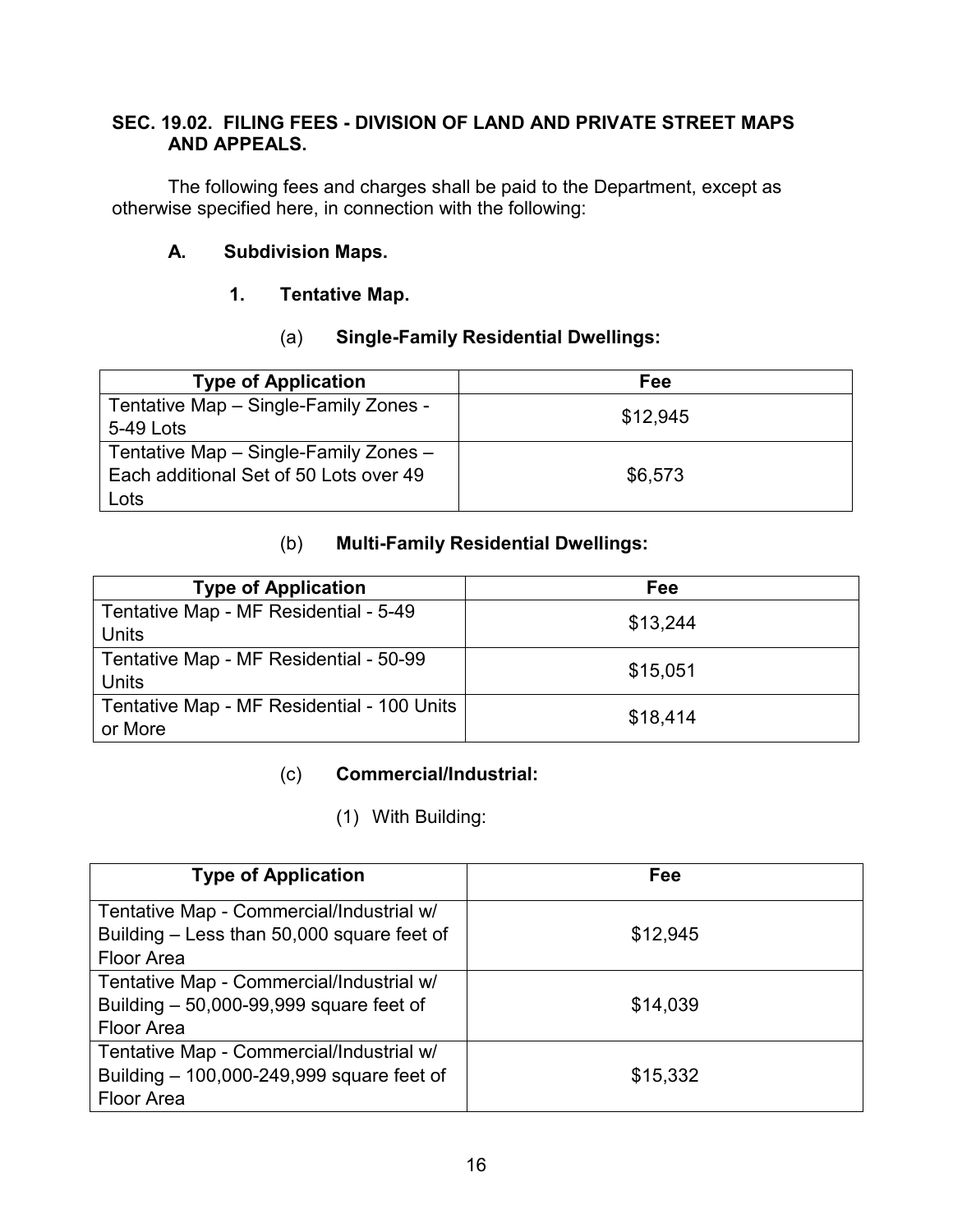| Tentative Map - Commercial/Industrial w/ |          |
|------------------------------------------|----------|
| Building – 250,000 square feet of Floor  | \$17,171 |
| Area or More                             |          |

#### (2) Without Building:

| <b>Type of Application</b>                                                     | Fee      |
|--------------------------------------------------------------------------------|----------|
| Tentative Map - Commercial/Industrial w/o<br>Building - Less than 1 Acre       | \$12,050 |
| Tentative Map - Commercial/Industrial w/o<br>Building - 1 to Less than 5 Acres | \$12,945 |
| Tentative Map - Commercial/Industrial w/o<br>Building - 5 Acres or More        | \$13,352 |

(d) **Phasing of Map**. For each request for the Advisory Agency to approve the recording of a final map which covers only a portion of the property shown on an approved tentative map pursuant to the provisions of Section 17.07 B. of this Code, a fee of \$9,398.00.

(e) **Very High Fire Hazard Severity Zone**. For tentative maps within Very High Fire Hazard Severity Zones, as described in Section 57.4908 of this Code, a surcharge of one-half the sum of the fees paid pursuant to Paragraphs (a) through (c) shall be paid.

(f) **Mixed-Use**. Where the project involves a combination of Single-Family, Multi-Family, Commercial, and/or Industrial uses, the highest fee, including modifications to the base fee, shall be charged at 100 percent (100%), the second highest at 50 percent (50%), and the third and subsequent fee at 25 percent (25%). This fee discounting shall not apply to the surcharge required by Paragraph (e) of this subdivision.

(g) **Bureau of Engineering Fees.** In addition to the fees imposed pursuant to the provisions of this subdivision, before acceptance for examination by the City Engineer, the Bureau of Engineering shall charge and collect for each application the following nonrefundable fees applicable to the project for which the application is made:

1. For each subdivision tract of fewer than 20 lots, a fee of \$8,240. For each modified or revised subdivision tract of fewer than 20 lots requiring a revised engineering report, a fee of \$1,854.

2. For each subdivision tract of 20 or more lots, actual Bureau of Engineering costs and a deposit for such costs as determined and collected pursuant to the provisions of Section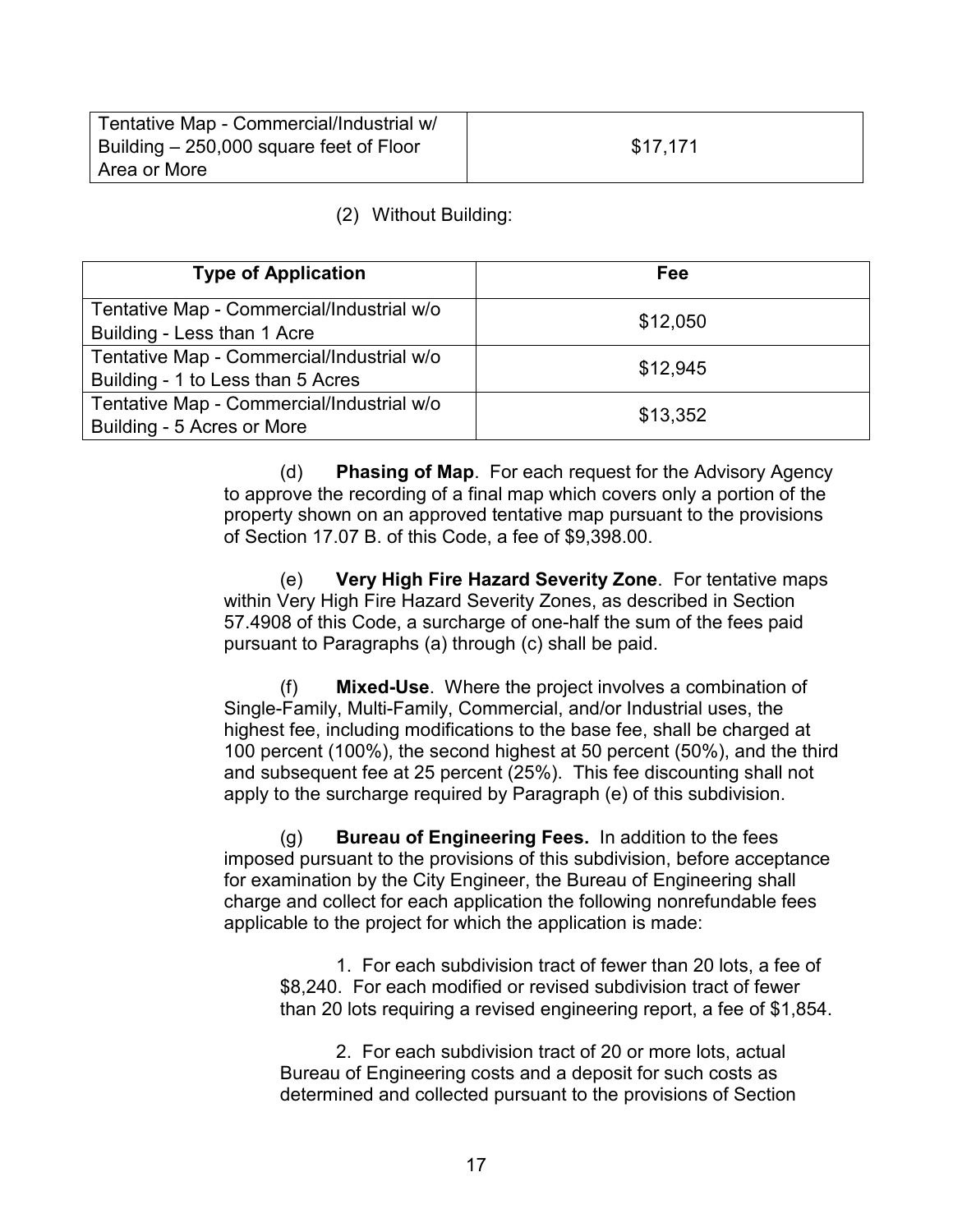61.15 of this Code. For each modified or revised subdivision tract of 20 or more lots requiring a revised engineering report, a fee of \$1,854.

#### 2. **Final Map.**

 (a) Before acceptance for examination by the City Engineer, the Bureau of Engineering shall charge and collect for each application the following nonrefundable fees that apply to the project for which the application is made:

 1. For each subdivision tract of fewer than 20 lots, a fee of \$8,240.

 2. For each subdivision tract of 20 or more lots, actual Bureau of Engineering costs and a deposit for such costs as determined and collected pursuant to the provisions of Section 61.15 of this Code.

 3. For each airspace subdivision, actual Bureau of Engineering costs and a deposit for such costs as determined and collected pursuant to the provisions of Section 61.15 of this Code.

(b) For each subdivision that is located entirely or partly within a Very High Fire Hazard Severity Zone as determined pursuant to the provisions of Section 57.4908 of this Code, the Bureau of Engineering shall charge and collect a surcharge in the amount of 50 percent (50%) of the fee imposed pursuant to the provisions of Paragraph (a) of this Subdivision.

(c) In addition to the fee and surcharge imposed pursuant to the provisions of Paragraphs (a) and (b) of this subdivision, the Bureau of Engineering shall charge and collect a resubmission fee of \$824 for each and every map or any part of a map submitted to the City Engineer more than three times, including the original submission, and the fee shall be paid to the Bureau of Engineering upon each and every submission to the City Engineer thereafter.

 (d) In addition to all other fees charged pursuant to the provisions of this subdivision, if a final map is filed for the purpose of reverting subdivided land to acreage or for merger and re-subdivision of land pursuant to the provisions of Section 17.10 or 17.10.1 of this Code, the Bureau of Engineering shall charge and collect a fee of \$2,549.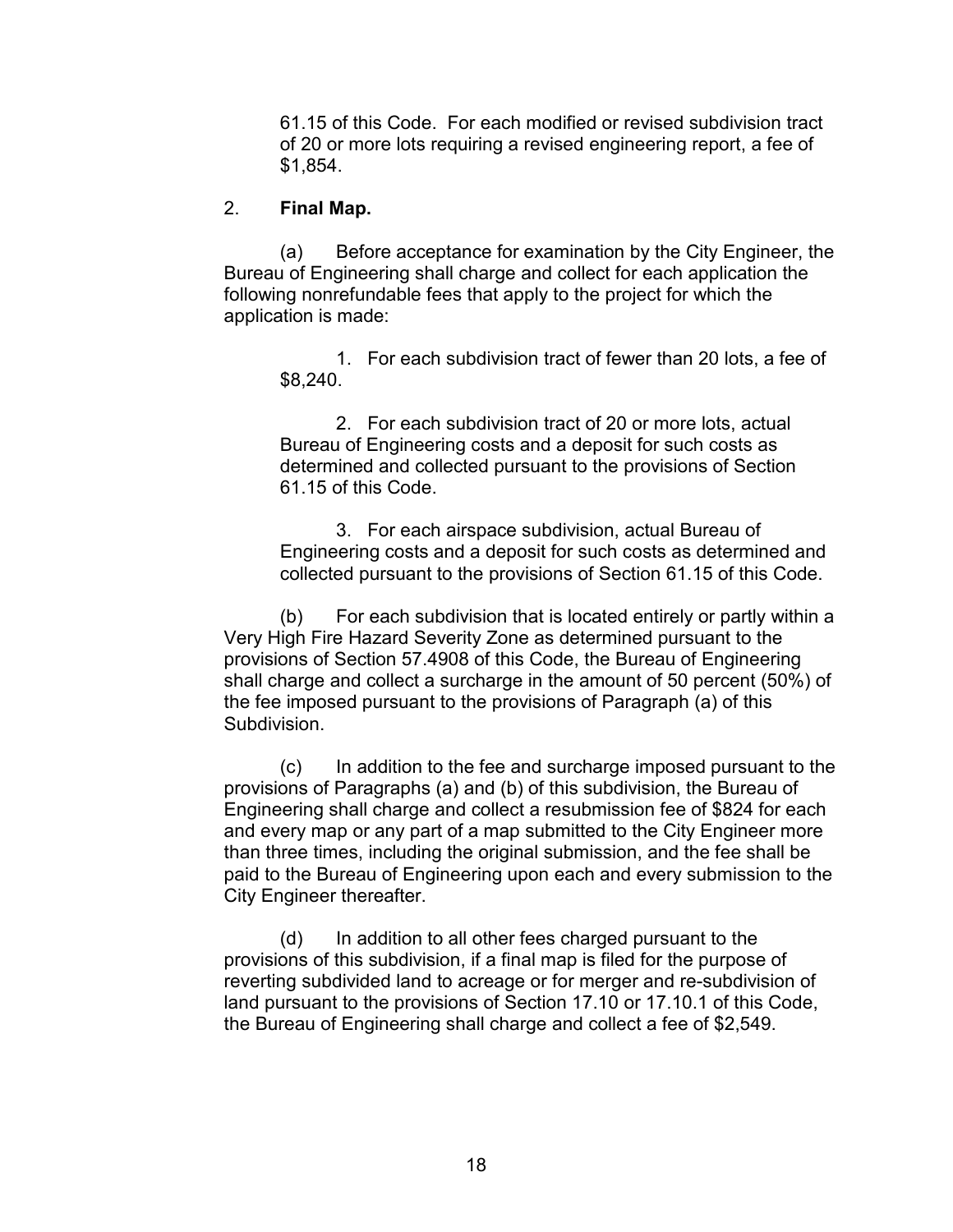3. **Improvement Plans.** Engineering, checking and inspection fees shall be deposited with the City in accordance with the provisions of Sections 62.109 and 62.110 of this Code.

4. **Appeals.** Each appeal of a tentative or final map shall be accompanied by the payment of a fee pursuant to Section 19.01 B.

5. **Modifications.** Each request for a modification of an approved Tentative Map or Recorded Final Map shall be accompanied by the payment of the appropriate fee indicated in Section 19.02 F.

## **B. Parcel Maps.**

## 1. **Preliminary Parcel Map.**

## (a) **Residential Dwellings, up to 4 Lots:**

| <b>Type of Application</b>                                                            | Fee      |
|---------------------------------------------------------------------------------------|----------|
| Preliminary Parcel Map - Residential Dwellings,<br>up to 4 Lots – Single-Family Zones | \$12,587 |
| Preliminary Parcel Map - Residential Dwellings,<br>up to 4 Lots - Multi-Family        | \$12,985 |

# (b) **Commercial/Industrial, up to 4 Lots:**

# (1) With Building:

| <b>Type of Application</b>                                                                                                                   | Fee      |
|----------------------------------------------------------------------------------------------------------------------------------------------|----------|
| Preliminary Parcel Map -<br>Commercial/Industrial (w/ Building),<br>up to 4 Lots - Less than 50,000 square feet<br>of Floor Area             | \$13,084 |
| Preliminary Parcel Map -<br>Commercial/Industrial (w/ Building),<br>up to 4 Lots - 50,000 to Less than 100,000<br>square feet of Floor Area  | \$14,029 |
| Preliminary Parcel Map -<br>Commercial/Industrial (w/ Building), up to 4<br>Lots - 100,000 to Less than 250,000 square<br>feet of Floor Area | \$15,372 |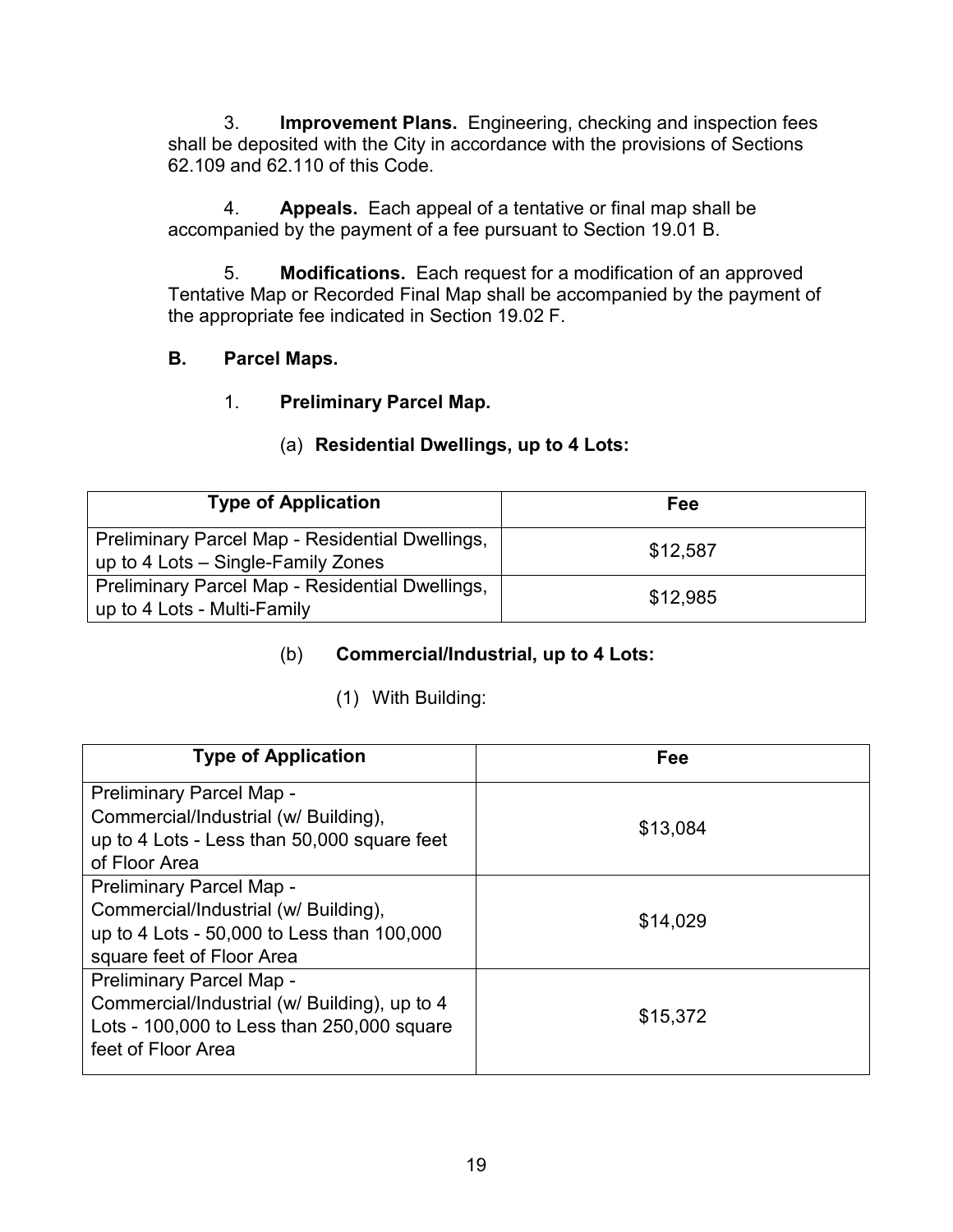| <b>Preliminary Parcel Map -</b>                                                                     |          |
|-----------------------------------------------------------------------------------------------------|----------|
| Commercial/Industrial (w/ Building), up to 4<br>Lots - 250,000 square feet of Floor Area or<br>More | \$17.171 |

# (2) Without Building:

| <b>Type of Application</b>                                                                                         | Fee      |
|--------------------------------------------------------------------------------------------------------------------|----------|
| Preliminary Parcel Map -<br>Commercial/Industrial (w/o Building), up to 4<br>Lots - Less than 1 Acre in Area       | \$12,368 |
| Preliminary Parcel Map -<br>Commercial/Industrial (w/o Building), up to 4<br>Lots - 1 to Less Than 5 Acres in Area | \$12,368 |
| <b>Preliminary Parcel Map -</b><br>Commercial/Industrial (w/o Building), up to 4<br>Lots - 5 Acres or More in Area | \$12,368 |

### (c) **Other Parcel Map Actions:**

| <b>Type of Application</b>                                                                                                                        | Fee     |
|---------------------------------------------------------------------------------------------------------------------------------------------------|---------|
| Parcel Map Exemption (Lot Line Adjustment)<br>(Section 17.50 B.3. (c))                                                                            | \$2,673 |
| Parcel Map Waiver (Section 17.50 B.3.(d),<br>Sections 66412(a) and 66412.1(a) & (b) of<br>the Parcel Map Exclusion, State Subdivision<br>Map Act) | \$3,608 |

(d) **Very High Fire Hazard Severity Zone**. For preliminary parcel maps within the Very High Fire Hazard Severity Zones, as described in Section 57.4908 of this Code, a surcharge of one-third the sum of the fees paid pursuant to Paragraphs (a) and (b) shall be paid.

(e) **Mixed-Use**. Where the project involves a combination of Single-Family, Multi-Family, Commercial, and/or Industrial uses, the highest fee, including modifications to the base fee, shall be charged at 100 percent (100%), the second highest at 50 percent (50%), and the third and subsequent fee at 25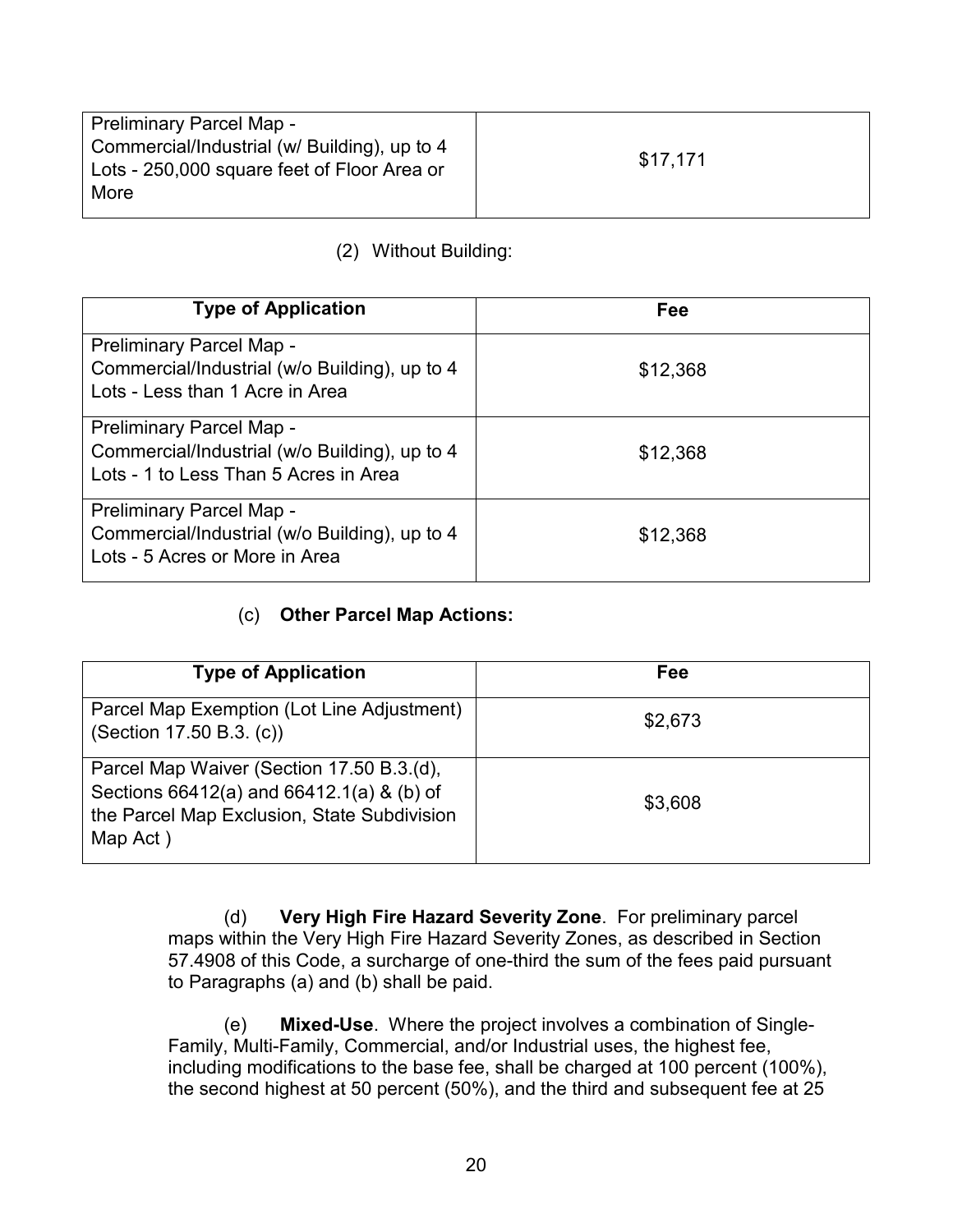percent (25%). This fee discounting shall not apply to the surcharge required by Paragraph (d) of this subdivision.

(f) **Bureau of Engineering Fees.** In addition to the fees imposed pursuant to the provisions of this subdivision, before acceptance for examination by the City Engineer, the Bureau of Engineering shall charge and collect for each application the following nonrefundable fees applicable to the project for which the application is made:

- (1) For each map, a fee of \$8,240.
- (2) For each modified or revised map requiring a revised engineering report, a fee of \$824.
- (3) For each parcel map exemption, a fee of \$1,262.

2. **Certificate or Conditional Certificate of Compliance.** A fee of \$4,690 shall be paid for each determination of the Advisory Agency with respect to a certificate or conditional certificate of compliance pursuant to the Subdivision Map Act in California Government Code Section 66499.35. The above fee shall be waived when the Advisory Agency has approved a division of land and collected a fee without the requirement of a final map being filed with the County Recorder. In every case, the applicant shall also pay a fee equal to the amount required by law for recording any certificate or conditional certificate of compliance issued in connection with the decision. Before acceptance for examination by the City Engineer, the Bureau of Engineering shall charge and collect a fee of \$1,262 for the review and processing of each application for a Certificate of Compliance.

| <b>Type of Application</b>                                              | Fee     |
|-------------------------------------------------------------------------|---------|
| Certificate or Conditional Certificate of<br>Compliance - Determination | \$4,690 |

### 3. **Final Parcel Map.**

(a) Before acceptance for examination by the City Engineer, the Bureau of Engineering shall charge and collect a nonrefundable fee of \$8,240 for each final parcel map submitted, except for airspace parcel maps. For each airspace parcel map application submitted, the Bureau of Engineering shall charge actual Bureau of Engineering costs and a deposit for such costs as determined and collected pursuant to the provisions of Section 61.15 of this Code.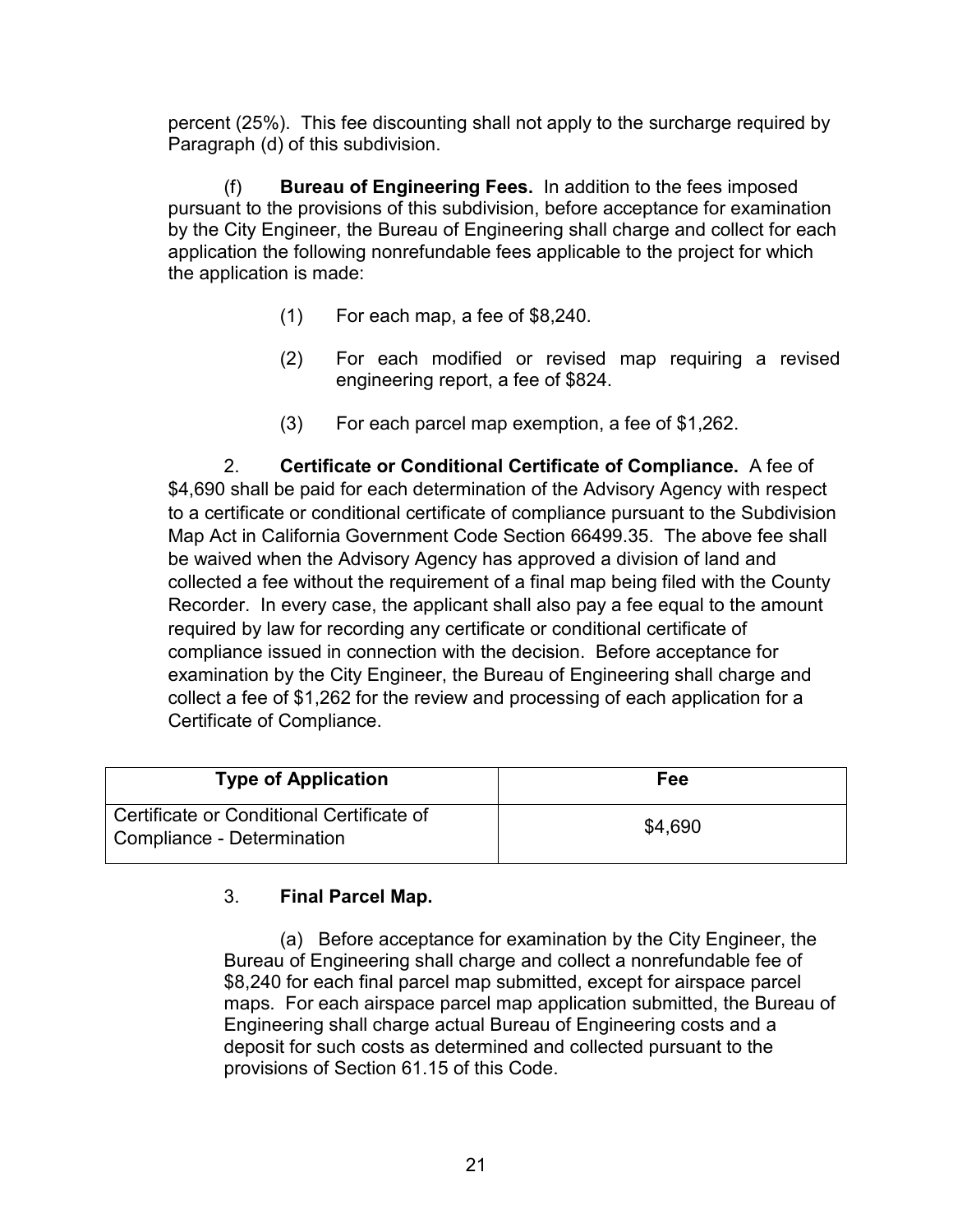(b) For each subdivision that is located entirely or partly within a Very High Fire Hazard Severity Zone as determined pursuant to the provisions of Section 57.4908 of this Code, the Bureau of Engineering shall charge and collect a surcharge in the amount of 50 percent (50%) of the fee imposed pursuant to the provisions of Paragraph (a) of this subdivision.

 (c) In addition to the fee and surcharge imposed pursuant to the provisions of Paragraphs (a) and (b) of this subdivision, the Bureau of Engineering shall charge and collect a resubmission fee of \$824 for each and every map or any part of a map submitted to the City Engineer more than three times, including the original submission, and the fee shall be paid to the Bureau of Engineering upon each and every submission to the City Engineer thereafter.

(d) In addition to all other fees charged pursuant to the provisions of this subdivision, if a final map is filed for the purpose of reverting subdivided land to acreage or for merger and re-subdivision of land pursuant to the provisions of Section 17.10 or 17.10.1 of this Code, the Bureau of Engineering shall charge and collect a fee of \$1,854.

(e) Before acceptance for examination by the City Engineer, the Bureau of Engineering shall charge and collect a fee of \$1,262 to review and process each application for a final map waiver requested pursuant to the provisions of Section 17.50 D of this Code.

4. **Appeals.** Each appeal of a parcel map shall be accompanied by the payment of a fee pursuant to Section 19.01 B.

5. **Modifications.** Each request for a modification of an approved Preliminary Map or Recorded Final Map shall be accompanied by the payment of the appropriate fee indicated in Section 19.02 F.

#### **C. Private Street Map.**

| <b>Type of Application</b>                                                   | Fee      |
|------------------------------------------------------------------------------|----------|
| Deemed to be Approved Private Street<br>(Section 18.00 C.)                   | \$4,468  |
| Private Street Map (Section 18.08)                                           | \$13,412 |
| Very High Fire Hazard Severity Zone Private<br>Street Map (Section 17.52 D.) | \$21,421 |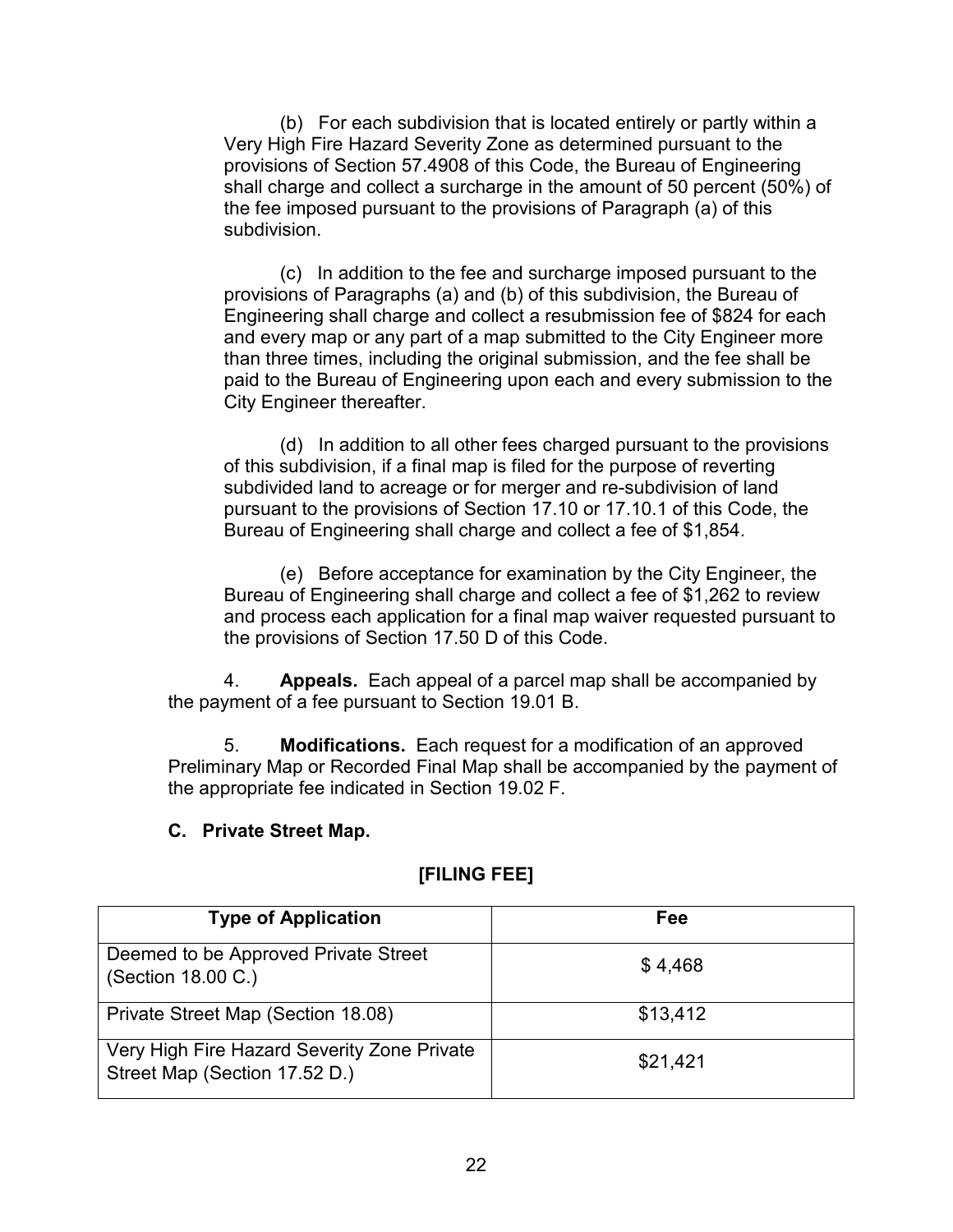1. In the event the person plotting or dividing land as lots or building sites pursuant to Article 8 of this chapter shall elect to subdivide land in accordance with Article 7 of this chapter within one year from the filing date of the private street map, the fees required and paid under this subsection may be applied against the payment of the fees required by Subsection A of this section.

2. For each request for modification of the requirements governing private streets pursuant to the provisions of Section 18.12, a fee of \$3,168.00 shall be paid. For each and every lot or building site shown on a private street map, excepting the lots or building sites as are shown at the request of the City Engineer to facilitate the description of the land to be acquired by condemnation proceedings, a fee of \$56.00 shall be paid.

3. Before acceptance for examination by the City Engineer, the Bureau of Engineering shall charge and collect for each private street map application a fee of \$6,304, and shall charge and collect for each modified or revised street map application requiring a revised engineering report a fee of \$630.

## **D. Mobile Home Park Impact Reports.**

# **[FILING FEE]**

| <b>Type of Application</b>                        | Fee      |
|---------------------------------------------------|----------|
| Mobile Home Park Impact Report<br>(Section 17.04) | \$13,043 |

If no request for hearing is filed within the time periods set forth in Section 47.09 D.5. of this Code, upon written demand by park management, a refund of \$5,229.00 shall be made to park management.

# **E. Condominium Conversion for Subdivision and Parcel Maps.**

### 1. **Residential Dwellings:**

| <b>Type of Application</b> | Fee      |
|----------------------------|----------|
| 1 to 4 Units               | \$15,083 |
| 5 to 49 Units              | \$17,868 |
| 50 to 99 Units             | \$21,507 |
| 100 Units or More          | \$24,152 |

For the approval of any relocation assistance plan required by Section 12.95.2 F.6., a fee of \$177.00.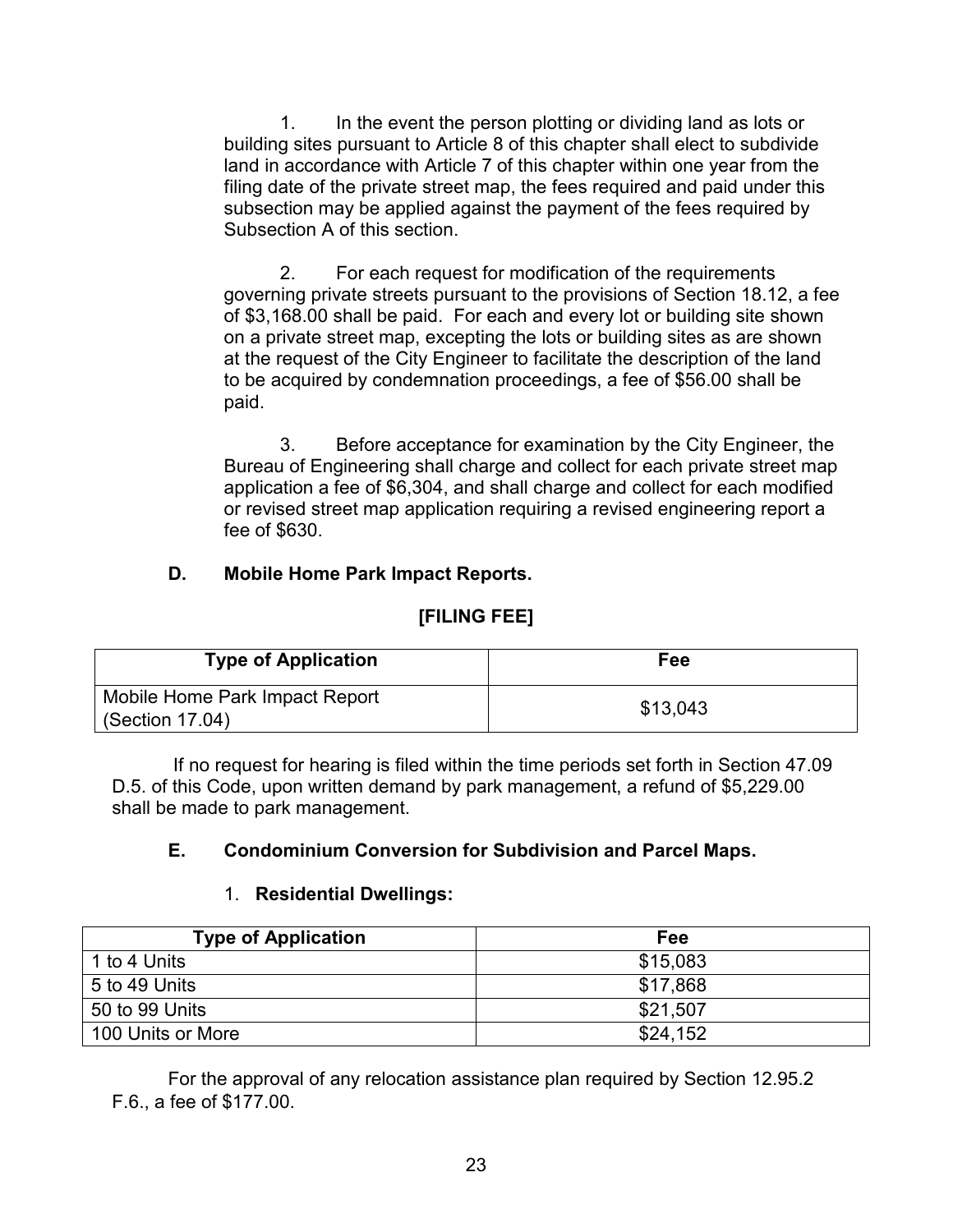## 2. **Commercial/Industrial:**

| <b>Type of Application</b>                 | Fee      |
|--------------------------------------------|----------|
| Less than 50,000 Square Feet of Floor Area | \$13,174 |
| 50,000 to Less Than 100,000 Square Feet of | \$14,079 |
| Floor Area                                 |          |
| 100,000 to Less Than 250,000 Square Feet   | \$14.924 |
| of Floor Area                              |          |
| 250,000 Square Feet of Floor Area or More  | \$15,889 |

3. **Mixed-Use:** Where the project involves a combination of Residential, Commercial, and/or Industrial uses, the highest fee shall be charged at 100 percent (100%), the second highest at 50 percent (50%), and the third and subsequent fee at 25 percent (25%). This fee discounting shall not apply to the fee required by Section 19.02 E.1(a) of this Code.

### **F. Map Related Fees.**

| <b>Type of Application</b>                                                                                          | Fee     |
|---------------------------------------------------------------------------------------------------------------------|---------|
| Review of Revision of Tentative/Preliminary<br>Map                                                                  | \$3,026 |
| <b>Modification to Approved</b><br><b>Tentative/Preliminary Map or Recorded</b><br>Final Map (Section 17.14, 17.59) | \$8,495 |
| Reversion to Acreage (Section 17.10)                                                                                | \$8,505 |
| <b>Time Extension for Maps</b><br>(Section 17.07 A.2. and 17.56 A.2.)                                               | \$1,017 |
| Letter of Clarification or Correction (initiated<br>by Applicant)                                                   | \$4,562 |

# **SEC. 19.03. FEES FOR GENERAL PLAN CONSISTENCY.**

The following fees shall be charged when a zone change is requested by an applicant that necessitates the initiation of a General Plan Amendment to achieve consistency between the requested zone change and the General Plan:

| <b>Type of Application</b>                                                                                                                                                 | Fee*     |
|----------------------------------------------------------------------------------------------------------------------------------------------------------------------------|----------|
| Zone Change and associated costs for a<br>General Plan Amendment for less than 400<br>dwelling units, 500,000 square feet for<br>commercial/ industrial, or 250,000 square | \$32,212 |
| feet for mixed-use (Section 11.5.6)                                                                                                                                        |          |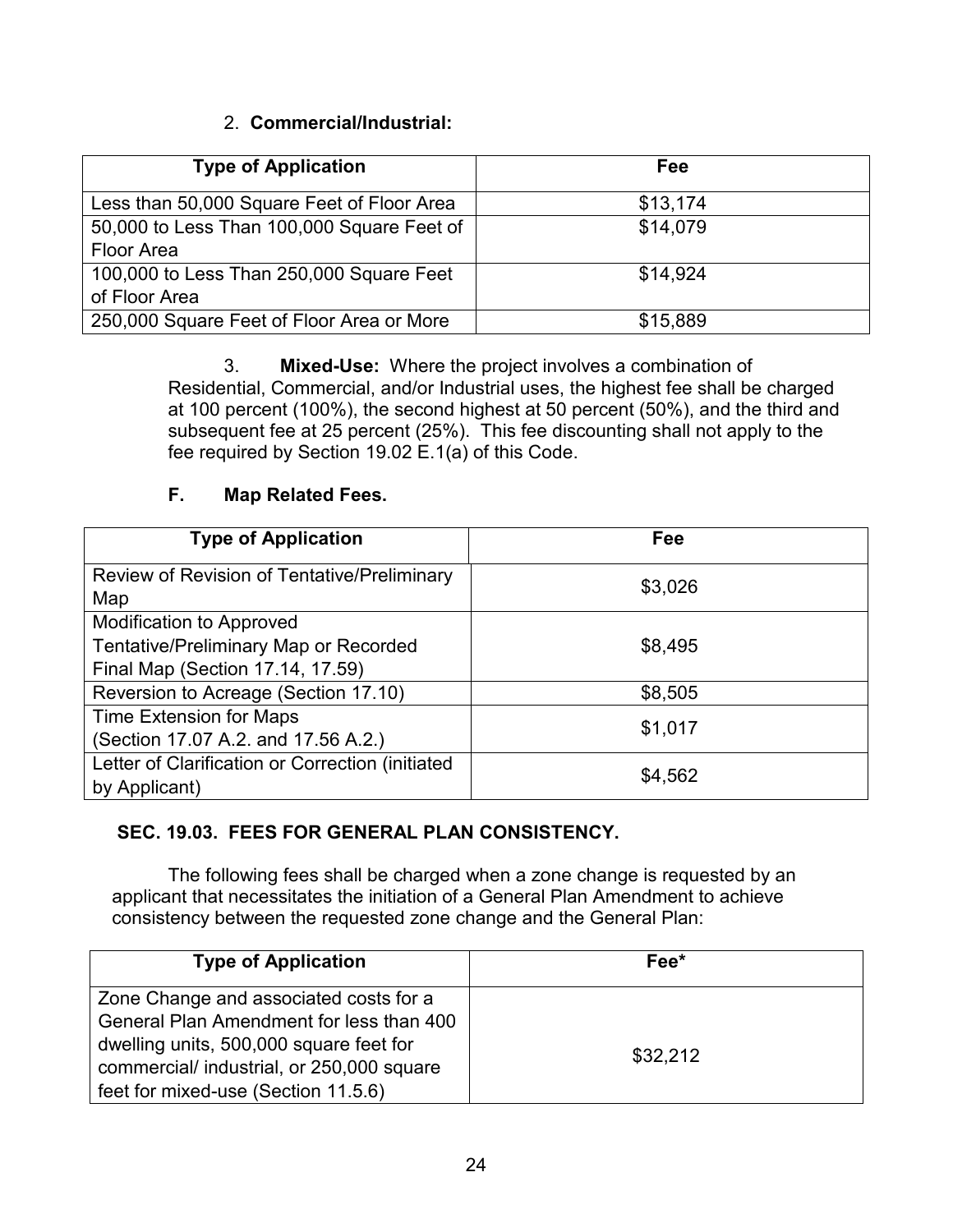| \$86,830 |          |
|----------|----------|
| \$88,421 |          |
|          | \$15,978 |

\* See Section 19.01 Q. for multiple applications.

## **SEC. 19.04. FEES FOR SIGN-OFF OR CLEARANCE REQUESTS.**

The following fees and charges shall be paid to the Department of City Planning in connection with sign-off or clearance requests:

| <b>Type of Application</b>                                                                                                     | Fee*    |
|--------------------------------------------------------------------------------------------------------------------------------|---------|
| Public Benefit Project Clearance for by-right<br>project (Section 14.00 A.)                                                    | \$575   |
| Miscellaneous Clearance - ZA (Section                                                                                          |         |
| 12.24 and all other projects)<br>Miscellaneous Clearance - ZA SF dwellings                                                     | \$2,237 |
| with no exceptions (Section 12.24 and all<br>other projects)                                                                   | \$803   |
| Request for Approval to erect temporary<br><b>Subdivision Directional Signs (First Sign)</b><br>(Section 12.21 A.7.)           | \$431   |
| Request for Approval to erect temporary<br><b>Subdivision Directional Signs (Each</b><br>Additional Sign) (Section 12.21 A.7.) | \$381   |
| Miscellaneous Clearance - Director                                                                                             | \$2,032 |
| Miscellaneous Clearance – Commission                                                                                           | \$2,404 |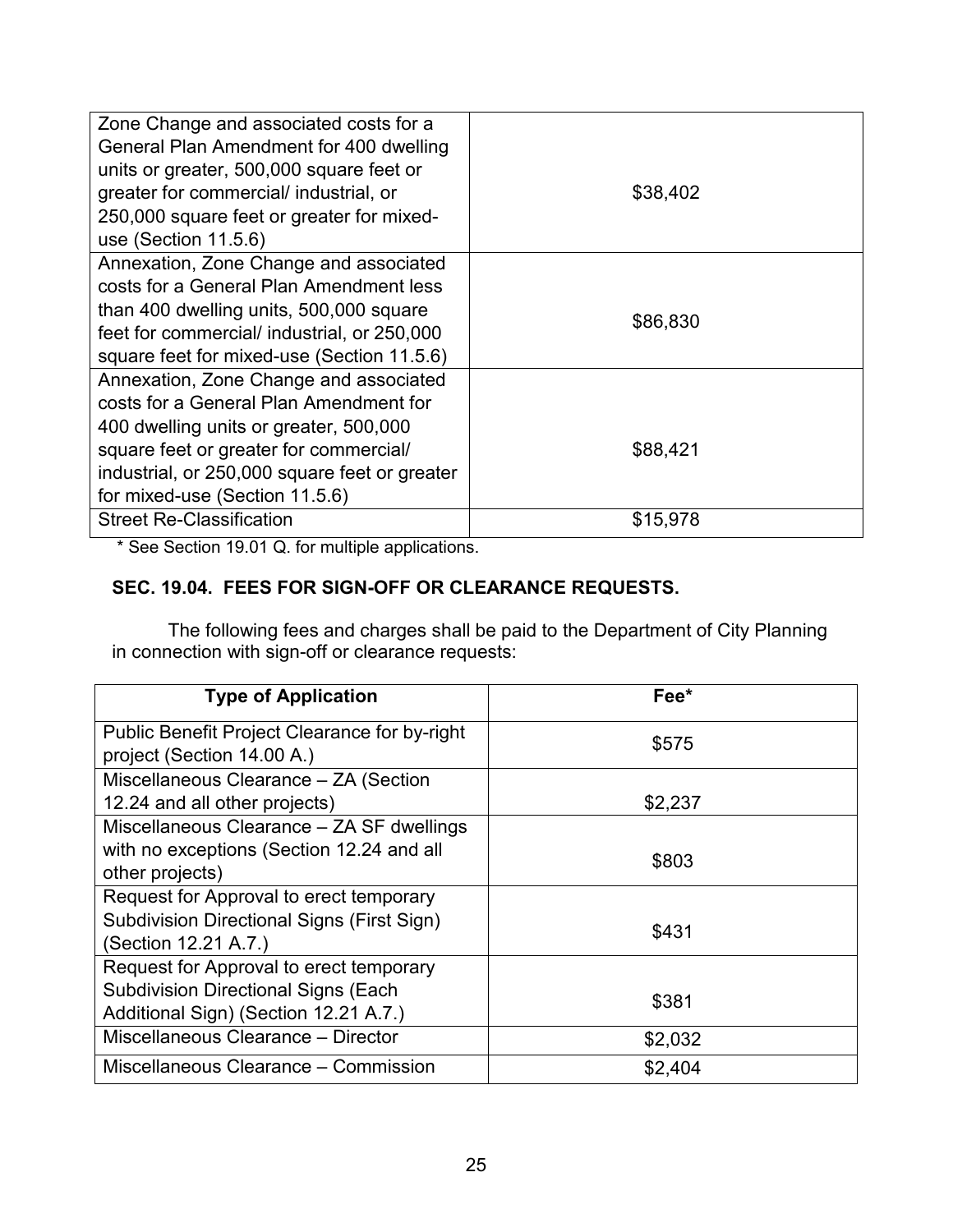| Landscape Plan Approval as part of a<br><b>Discretionary Approval</b>      | \$958   |
|----------------------------------------------------------------------------|---------|
| Miscellaneous Clearance - Advisory Agency                                  | \$680   |
| Miscellaneous Clearance - Approval of plans<br>for Substantial Conformance | \$2,556 |
| <b>Building Permit Clearance - Minor</b>                                   | \$298   |
| <b>Expedited Review Services (hourly)</b>                                  | \$219   |
| <b>Administrative Review - Minor</b>                                       | \$1,342 |
| Administrative Review - Major                                              | \$3,978 |

**A. Development Plans.** Each final development plan for a residential planned development filed with the City Planning Commission for its report and recommendation subsequent to the application for the establishment of an RPD District shall be accompanied by a filing fee of \$190 plus \$1.60 for each acre or portion of an acre shown on the plan.

**B. Modification of Plans or Conditions.** Each request to the City Planning Commission for its report and recommendations on modifications of an approved final development plan in an RPD District or of a condition imposed on a residential planned development shall be accompanied by a filing fee of \$251.

# **SEC. 19.05. FILING FEES FOR ENVIRONMENTAL CLEARANCES.**

**A. Fees.** For the preparation and processing of required studies, analysis, reports, findings, mitigation measures, certifications, and notices under the California Environmental Quality Act (CEQA), all fees, deposits, and costs provided in Subsections 1 and 2 below, shall be paid. All monies required to be paid in this Section, shall be paid to the City Planning Department at the time the permit application is filed unless otherwise indicated in this Section. The determination of the necessary actions to comply with CEQA is at the City's discretion acting as the lead or responsible agency.

#### 1. **Categorical Exemptions (CEs), Negative Declarations (NDs)/Mitigated Negative Declarations (MNDs), Environmental Assessment Forms (EAFs), and Addenda:**

### **Table 1. Fees for CEs, EAFs, NDs, and MNDs.**

| <b>Type of Application</b>                  | Fee     |
|---------------------------------------------|---------|
| Categorical Exemption (Classes 1-31, 33)    | \$530   |
| <b>Class 32 Categorical Exemption</b>       | \$4.272 |
| EAF / Initial Study leading to ND or MND    |         |
| or Statutory Exemptions (except Sustainable | \$6,588 |
| <b>Communities Project Exemption)</b>       |         |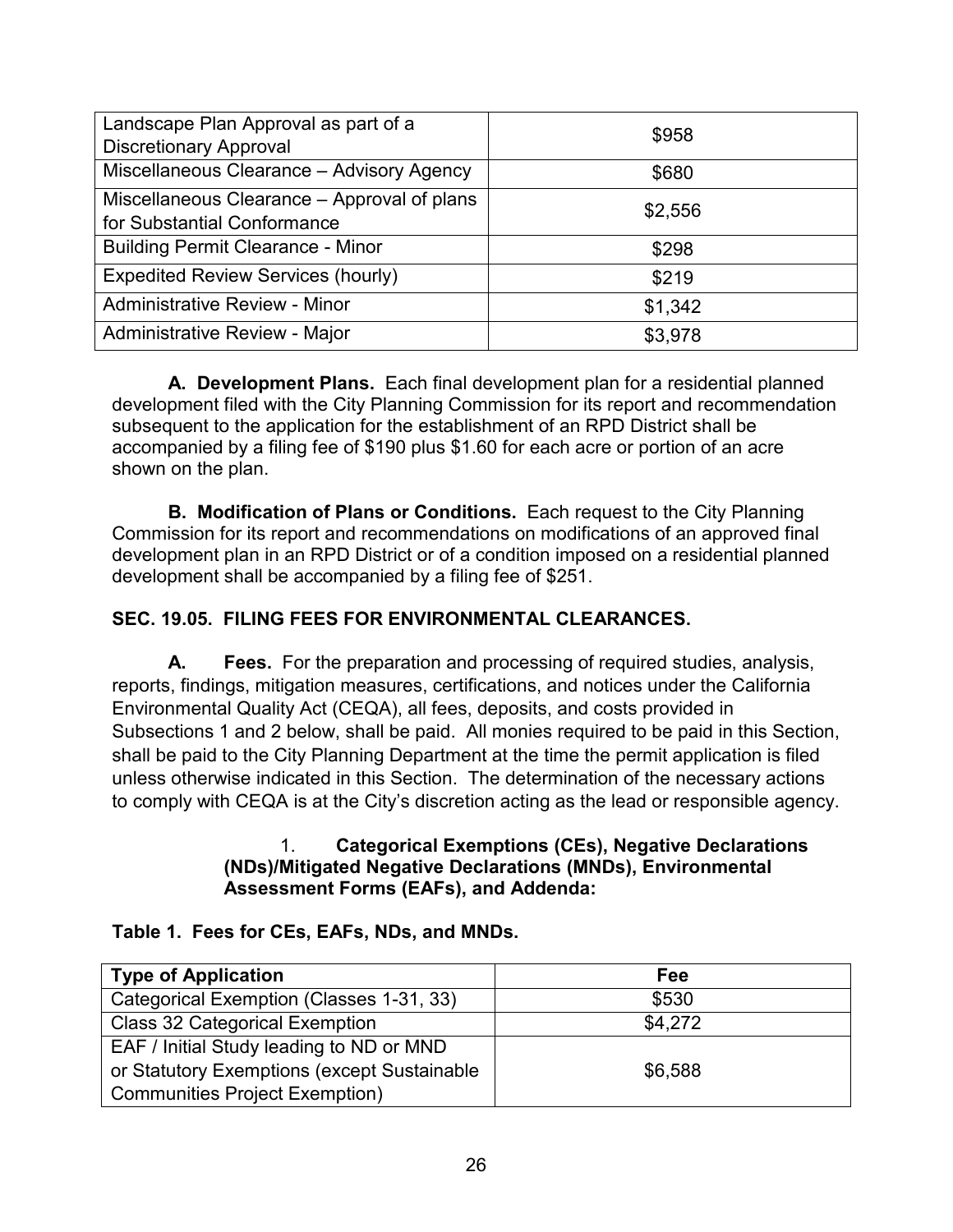| MND / Expanded Initial Study, Subsequent<br>Approval Review (CEQA Guidelines Section |          |
|--------------------------------------------------------------------------------------|----------|
| 15162), or Addendum to ND or MND -                                                   | \$11,595 |
| Expanded                                                                             |          |
| <b>Subsequent Approval Review (CEQA)</b>                                             |          |
| Guidelines Section 15162) or Addendum to                                             | \$2,566  |
| ND or MND                                                                            |          |
| Publication Fee for Notice of Intent to Adopt                                        |          |
| ND or MND (pass through of publishing                                                | \$1,700  |
| costs)                                                                               |          |

### 2. **EIRs, SCPEs, and SCEAs:**

(a) **Deposit**. An initial deposit as provided in Table 2 below, is required at the time of an application for an EAF, resulting in an Environmental Impact Report (EIR), Sustainable Communities Project Exemption (SCPE), Sustainable Communities Environmental Assessment (SCEA), or any other environmental clearance available in CEQA that is not otherwise expressly listed in Subsections 1 or 2 (Other CEQA Clearance).

#### **Table 2. Deposits and Fees for EIRs, SCEAs, SCPEs and Other CEQA Clearances.**

| <b>Type of Application</b>                  | Fee      |
|---------------------------------------------|----------|
| EIRs (includes Focused EIRs) - Initial      | \$15,000 |
| Deposit                                     |          |
| SCPE, SCEA, or Other CEQA Clearance -       | \$10,000 |
| <b>Initial Deposit</b>                      |          |
| Subsequent Approval to EIR (CEQA            | \$7,500  |
| Guidelines Section 15162) - Initial Deposit |          |
| EIR (including Supplemental, Subsequent,    |          |
| Tiered, Focused, or Addendum to EIR)        | \$199    |
| <b>Review Services (hourly)</b>             |          |
| <b>SCPE Review Services (hourly)</b>        | \$199    |
| <b>SCEA Review Services (hourly)</b>        | \$199    |
| <b>Other CEQA Clearance Review Services</b> | \$199    |
| (hourly)                                    |          |

(b) **Full Cost Recovery**. For any costs incurred by the City, other than for those CEQA clearances or notices identified in Table 1, above, the applicant is responsible for all of the City's actual costs to comply with CEQA. All other costs shall be paid at the cost invoiced by the City for the City's actual costs.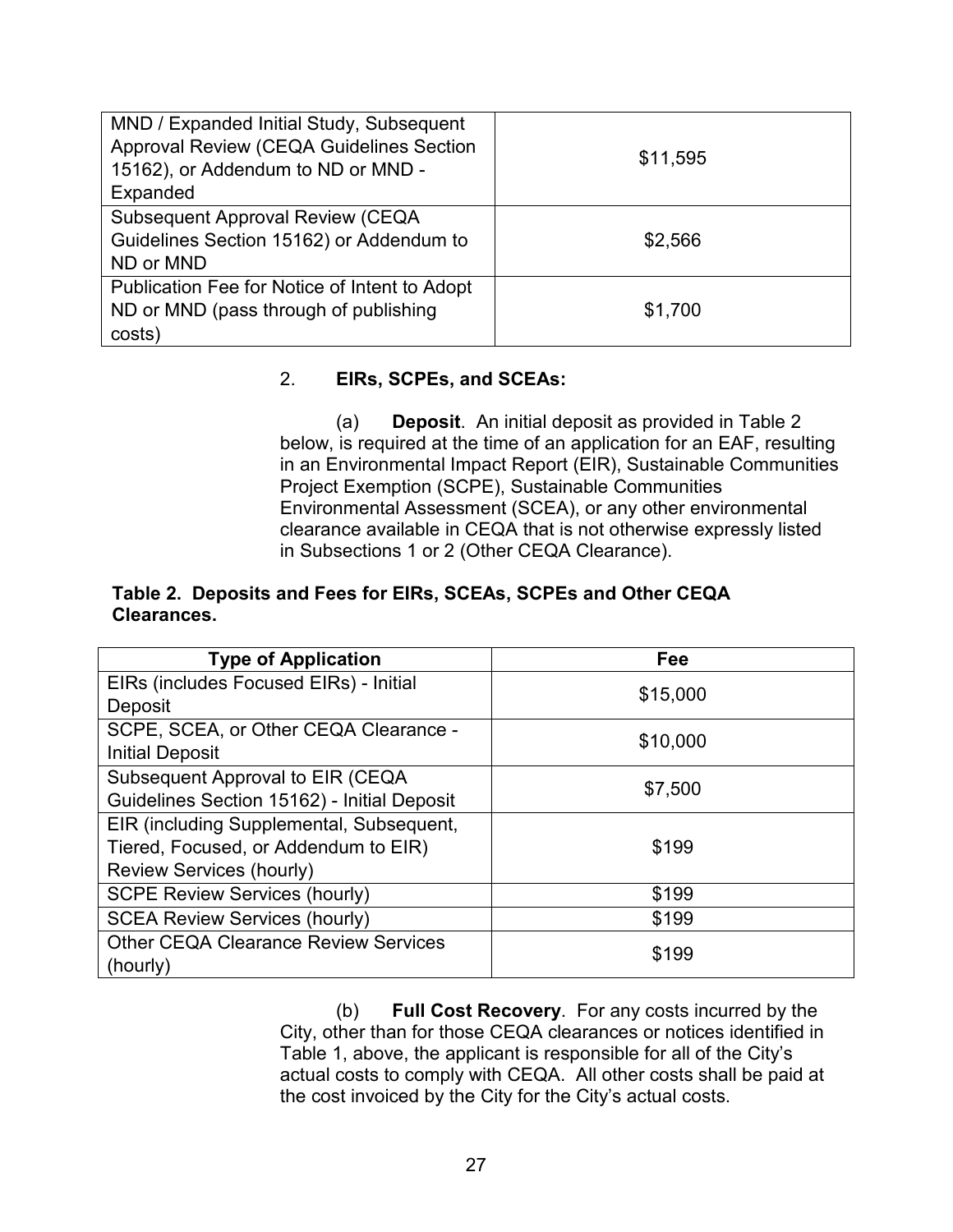(c) **Indemnification and Defense**. Applicants are responsible for any and all costs incurred by the City in defense of any and all actions or claims arising in full or in part out of the City's processing of a project application filed under Chapter 1 or Chapter 1A and the City's actions to comply with CEQA. Applicants shall deposit \$50,000 (or an amount found necessary by the City Attorney's Office to ensure the City's costs are fully covered) to the City Attorney's Office upon receipt of a tender of defense letter. The Applicant shall pay all invoices from the City Attorney's Office for its costs and ensure that the initial deposit is maintained in full at all times prior to final disposition of the case or action.

**B. Child Care Fees.** No fee shall be charged in connection with the processing of an initial study or filing of an EIR for any child care facility or nursery school which is determined to be nonprofit, including, but not limited to, parent cooperatives and facilities funded by a governmental agency or owned or operated by a philanthropic institution, church, or similar institution. A facility funded by a governmental agency shall indicate the primary current and anticipated source of funds.

Where any uncertainty exists as to the nonprofit status of the facility, the applicant shall file a copy of the articles of incorporation or an affidavit showing, to the satisfaction of a Zoning Administrator, that the child care facility will be nonprofit.

# **SEC. 19.06. FILING FEES FOR COASTAL DEVELOPMENT PERMITS.**

**A. Filing Fees.** In addition to any other fees set forth in this Code, the following fees shall be charged and collected by the permit granting authority in connection with the filing of all applications for coastal development permits:

| <b>Type of Application</b>                         | Fee*     |
|----------------------------------------------------|----------|
| <b>Coastal Development Permit for Single-</b>      | \$12,016 |
| Family residential dwelling (Section 12.20.2)      |          |
| <b>Coastal Development Permit for Multi-Family</b> | \$15,928 |
| residential dwelling (Section 12.20.2)             |          |
| <b>Coastal Development Permit for Non-</b>         | \$15,928 |
| residential (Section 12.20.2)                      |          |
| <b>Coastal Development Permit Exemption</b>        | \$1,492  |
| Determination (Section 12.20.2.1)                  |          |
| <b>Coastal Development Permit Amendment</b>        |          |
| (Sections 12.20.2.1 Q. and 12.20.2 O.)             | \$10,475 |
|                                                    |          |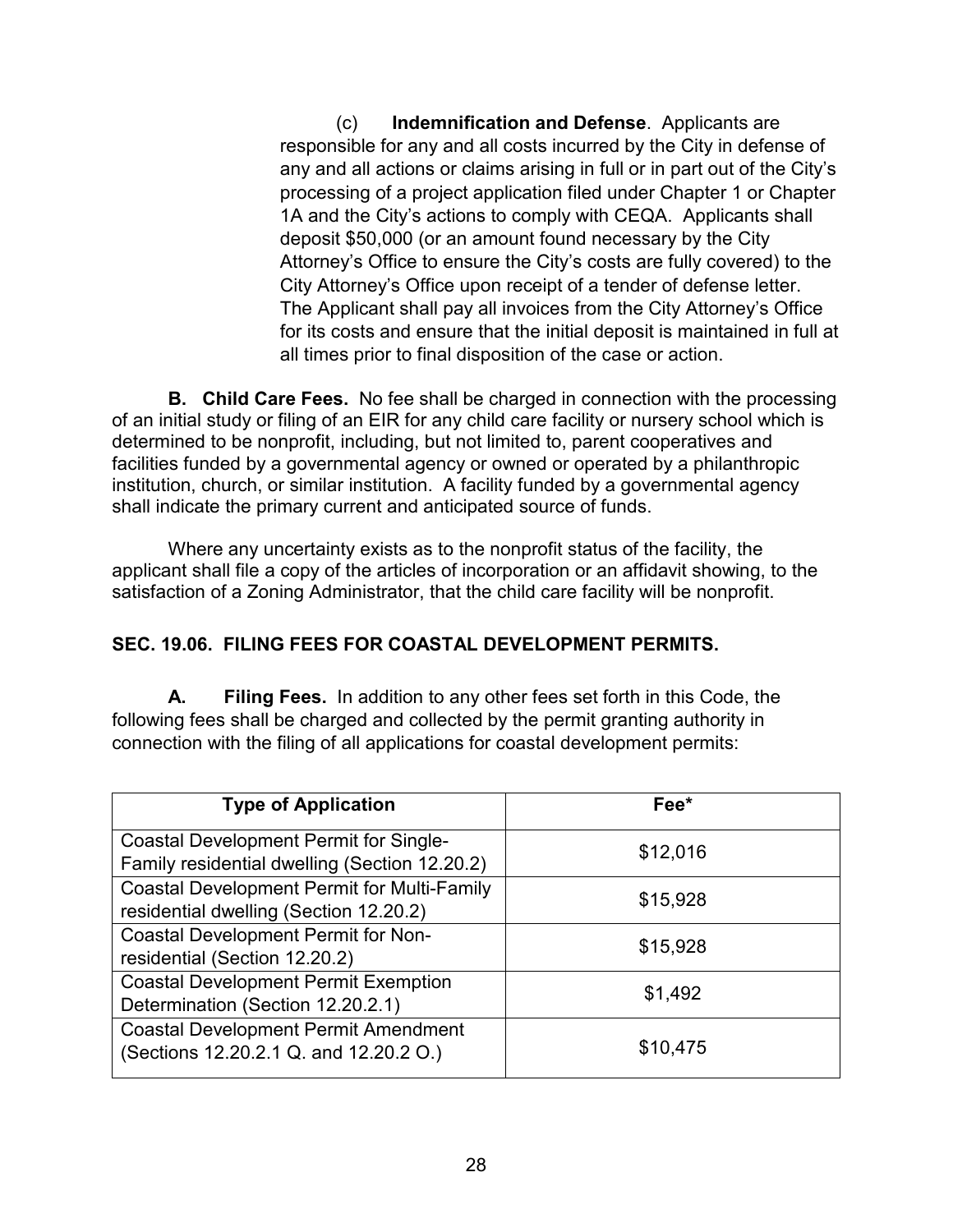| Coastal Development Permit – Mello |         |
|------------------------------------|---------|
| Compliance Review – City Review    | \$3,236 |
| (Section 12.20.2)                  |         |

\*See Section 19.01 Q. for multiple applications.

### **B. Filing Fees for Environmental Impact Reports and Negative**

**Declarations.** Where an environmental impact report or negative declaration is prepared for a project for which application for a coastal development permit has been made, a negative declaration or environmental impact report shall consider the effect of the project in light of the criteria established in Section 12.20.2 G.1.(a) through (e) of this Code, and no additional charge shall be made. Where the underlying project is otherwise exempt from the preparation of a negative declaration or environmental impact report but either document is required for the coastal development permit, those fees set forth in Section 19.05 of this Code shall be applicable, and shall be collected by the appropriate permit granting authority.

### **SEC. 19.07. FEES FOR FLOOD HAZARD REPORTS AND COMPLIANCE CHECKS.**

**A. Basic Review Fee.** Except for services subject to the provisions of Subsection B. or C. of this section, the Bureau of Engineering shall charge and collect a fee of \$273 to perform each of the following services pertaining to Flood Hazard compliance:

1. **Flood Hazard Compliance Check Fee.** Review to verify that a permitted project would or does comply with the requirements of the Los Angeles Specific Plan for the Management of Flood Hazards (Ordinance 172,081, as may be amended) and the National Flood Insurance Program.

2. **Elevation Certificate Processing Fee.** Process an Elevation Certificate for building permits located in floodplain zones, in compliance with the requirements of the Los Angeles Specific Plan for the Management of Flood Hazards (Ordinance 172,081, as may be amended) and the National Flood Insurance Program.

3. **Floodproofing Certificate Processing.** Process a Floodproofing Certificate for a commercial project or a non-single-family development proposed in a floodplain zone, in compliance with the requirements of the Los Angeles Specific Plan for the Management of Flood Hazards (Ordinance 172,081, as may be amended) and the National Flood Insurance Program.

4. **Letter of Map Change/Conditional Letter of Map Change Processing.** Process a Conditional Letter of Map Revision, Conditional Letter of Map Amendment, Letter of Map Revisions, or Letter of Map Amendment.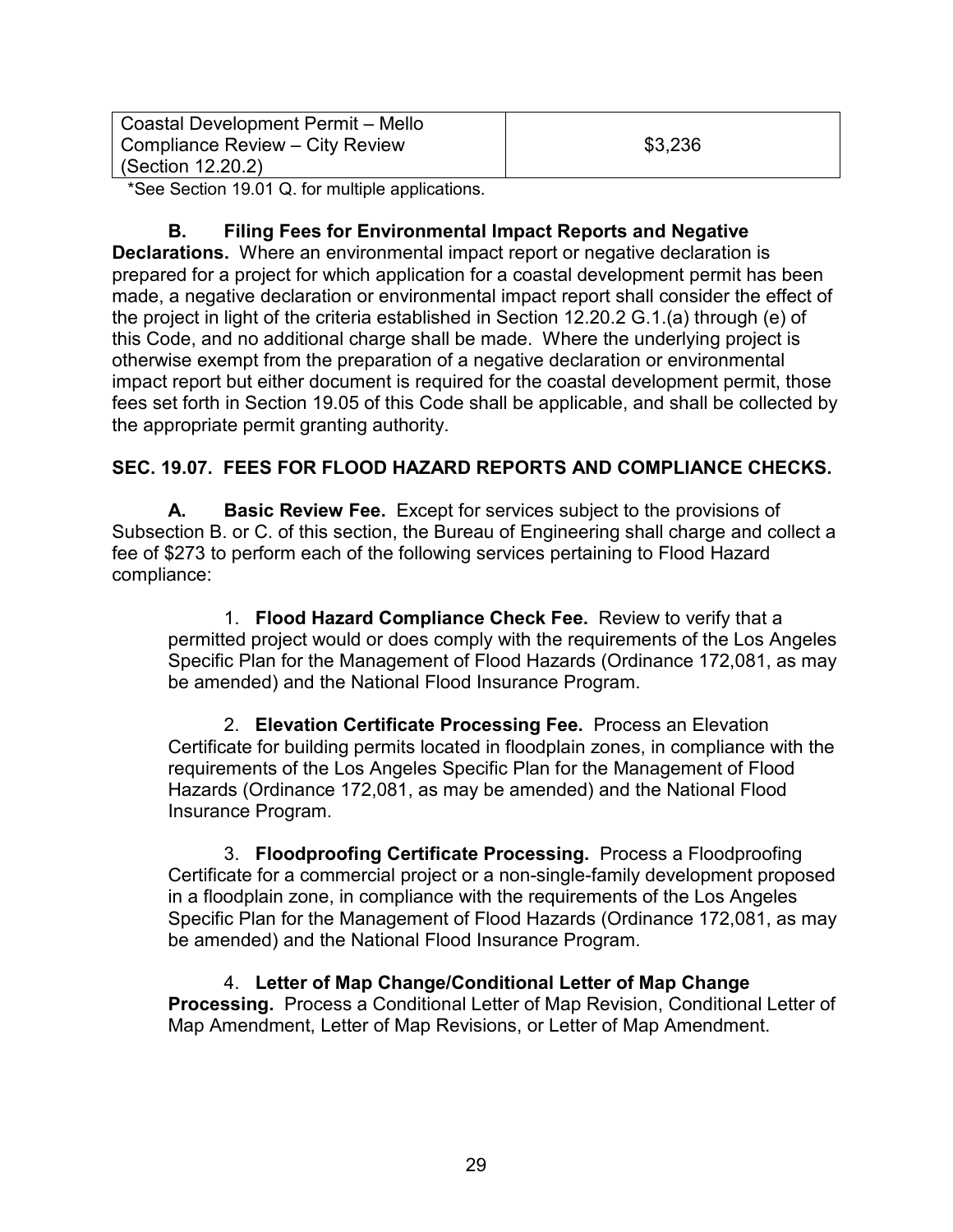**B. Reviews or Services Requiring Additional Staff Time of 16 or Fewer Hours.** For all Bureau of Engineering services identified in Subsection A of this section for which a fee of \$273 is charged, and which will require Bureau staff to review plans or surveys, or take other action in addition to that normally required to accomplish the task for which the \$273 fee is charged, the Bureau shall charge and collect a fee pursuant to the provisions of Section 61.14 of this Code, except for reviews or services provided pursuant to the provisions of Subsection C. of this section.

**C. Reviews or Services Requiring Additional Staff Time of More than 16 Hours.** For all Bureau of Engineering services identified in Subsection A. of this section for which a fee of \$273 is charged, and which will require Bureau staff to review plans or surveys, or take other action, and where Bureau staff will be required to provide more than 16 hours of staff time in addition to that normally required to accomplish the task for which the \$273 fee is charged, the Bureau shall charge and collect actual Bureau of Engineering costs and a deposit for such costs as determined and collected pursuant to the provisions of Section 61.15 of this Code.

**D. All Fees Owed Prior to Bureau Action.** The Bureau of Engineering shall not issue any approval or decision with respect to any matter for which this section requires payment to the Bureau until all monies owed pursuant to the provisions of this section are paid.

## **SEC. 19.08. SURCHARGE FOR DEVELOPMENT SERVICES CENTERS.**

**A.** There shall be added to each fee imposed for any permit, license, or application provided for in this article, a surcharge in an amount equal to the greater of 3 percent of the fee or \$1.00.

**B.** The previous surcharge amount of two percent is increased solely to pay for the \$21.76 million cost of developing and implementing BuildLA, a comprehensive enterprise-wide development services system, and shall not be used to pay for ongoing BuildLA costs, such as maintenance or system hosting services.

**C.** The surcharge shall be returned to the greater of 2 percent or \$1.00 when the City Administrative Officer determines the surcharge increase has recovered the \$21.76 million cost of BuildLA.

# **SEC. 19.09. PROJECT DEVELOPMENT AND COUNSELING SERVICES.**

| <b>Type of Application</b>                     | Fee     |
|------------------------------------------------|---------|
| <b>Zoning Pre-Check with Feasibility Study</b> | \$1,392 |
| (Minor/Review) (Section 12.24)                 |         |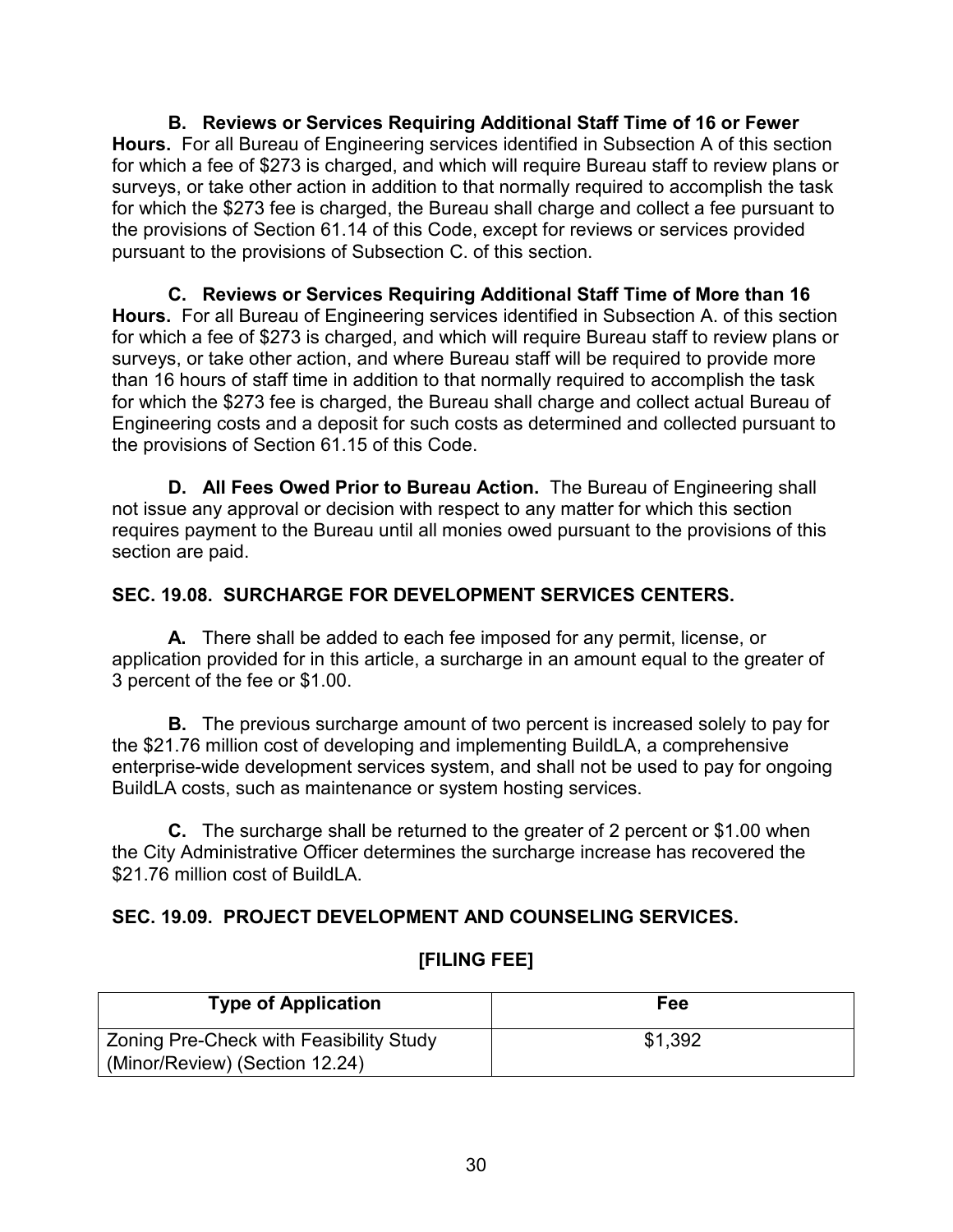| Zoning Pre-Check with Pre-Application | \$2,983 |
|---------------------------------------|---------|
| Review (Major)                        |         |

#### **SEC. 19.10. DEVELOPMENT AGREEMENT FEES.**

### **[FILING FEE]**

| <b>Type of Application</b> | Fee      |
|----------------------------|----------|
| Development Agreement Fee  | \$31,274 |
| $\vert$ (Section 12.32)    |          |

In addition to the fees set forth above, the City may negotiate with the applicant for reimbursement of the actual costs to City associated with administering the development agreement, pursuant to LAAC Section 5.121.9.3. The actual costs assessed shall be offset by the fees collected as indicated in the table above.

#### **SEC. 19.11. ANNUAL INSPECTION OF COMPLIANCE WITH FLOOR AREA RATIO AVERAGING AND RESIDENTIAL DENSITY TRANSFER COVENANTS.**

A fee of \$300 shall be charged and collected by the Department of Building and Safety to cover the cost of an annual inspection to monitor compliance with, and maintain records of, the covenant required pursuant to Sections 12.24 B.25. and 12.24 C.58. of this Code, recorded prior to July 1, 2000, and Section 12.24 W.19. of this Code on and after July 1, 2000.

### **SEC. 19.12. DEVIATIONS PURSUANT TO SECTION 16.03 E.**

Applicants for determinations by the Zoning Administrator for deviations pursuant to Section 16.03 E of this Code shall pay a fee of \$828.

Sec. 2. Paragraph 2 of Subsection C.2 of Section 12.27.1 of Article 2 of Chapter I of the Los Angeles Municipal Code is amended in its entirety to read as follows:

Whenever the Director initiates an action pursuant to this section he or she shall impose a condition requiring payment of the fee set forth in Section 19.01 N of this Code (fee condition) to cover the City's costs in processing the matter. A fee is not required if the Director finds that the operation of the land use does not create a nuisance or that the property owner, business operator or person in control, is in substantial compliance with the conditions of operation. The fee condition shall further provide that if the decision is not appealed, then the fee shall be paid in full to the City with confirmation of the payment being provided to the Director within 30 days of the decision date. If an appeal is filed and the decision of the Director is upheld on appeal, then the fee shall be paid in full with confirmation made to the Director within 30 days of the effective date of the decision. If the City Council reverses in total the decision of the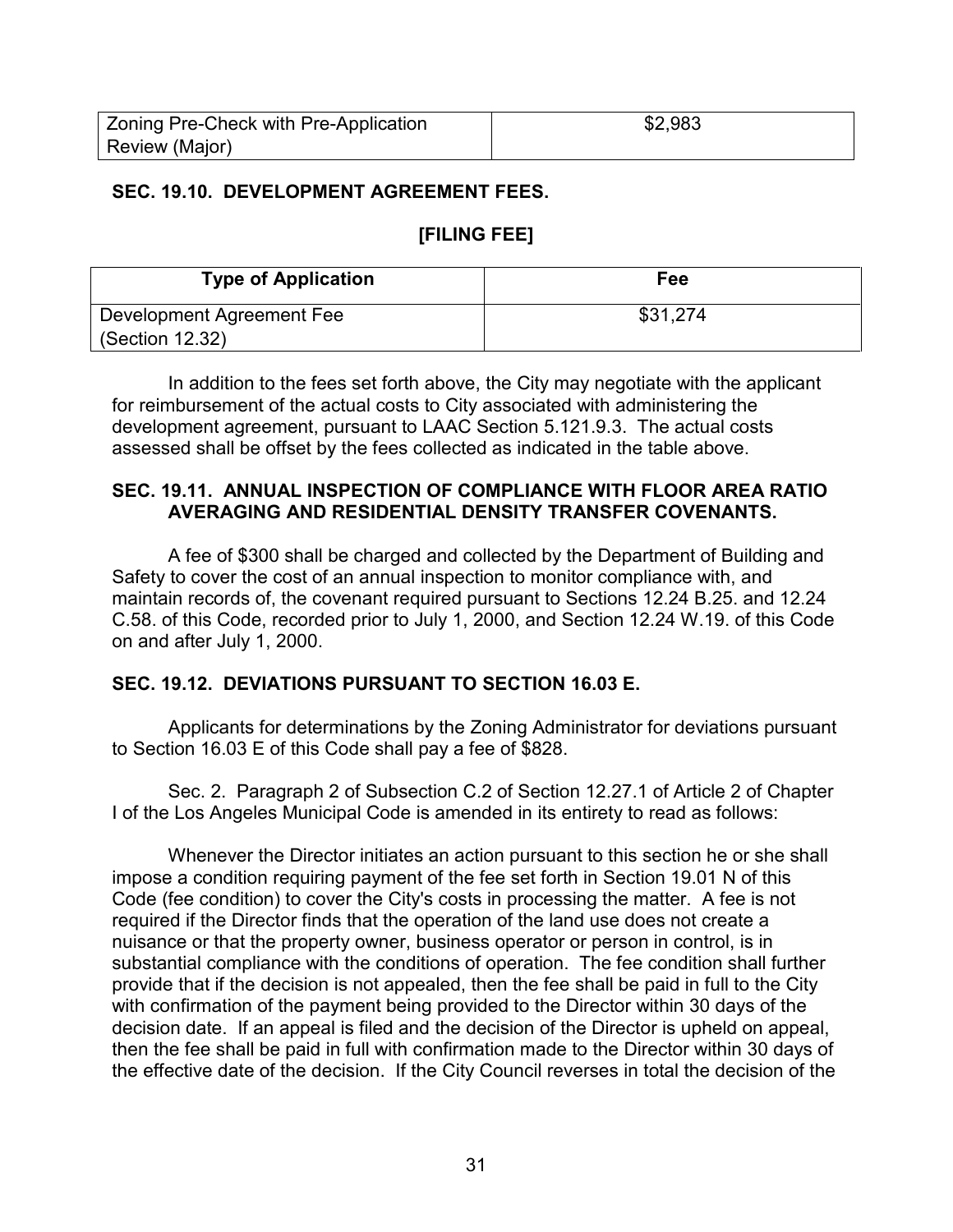Director, then no payment of fees other than the appeal fee specified in Section 19.01 N. shall be required.

Sec. 3. Paragraph 2 of Subsection C.4 of Section 12.27.1 of Article 2 of Chapter I of the Los Angeles Municipal Code is amended in its entirety to read as follows:

An appeal fee shall be charged pursuant to Section 19.01 N. The City Council's decision on appeal shall be processed in the manner prescribed in Section 12.24 I.6.

Sec. 4. Paragraph 1 of Subsection E of Section 12.27.1 of Article 2 of Chapter I of the Los Angeles Municipal Code is amended in its entirety to read as follows:

**E. Modification of Administrative Decisions.** Any administrative nuisance abatement decision made pursuant to this chapter, any conditions imposed by that decision, or any decisions on a discretionary zoning approval pursuant to this section may be modified pursuant to the provisions of this subsection. Upon application by the business operator, property owner or lessee(s), the Director may modify or eliminate the conditions of a prior decision. An application shall be made on official forms provided by the Department of Planning and shall be accompanied by a filing fee as specified in Section 19.01 N.